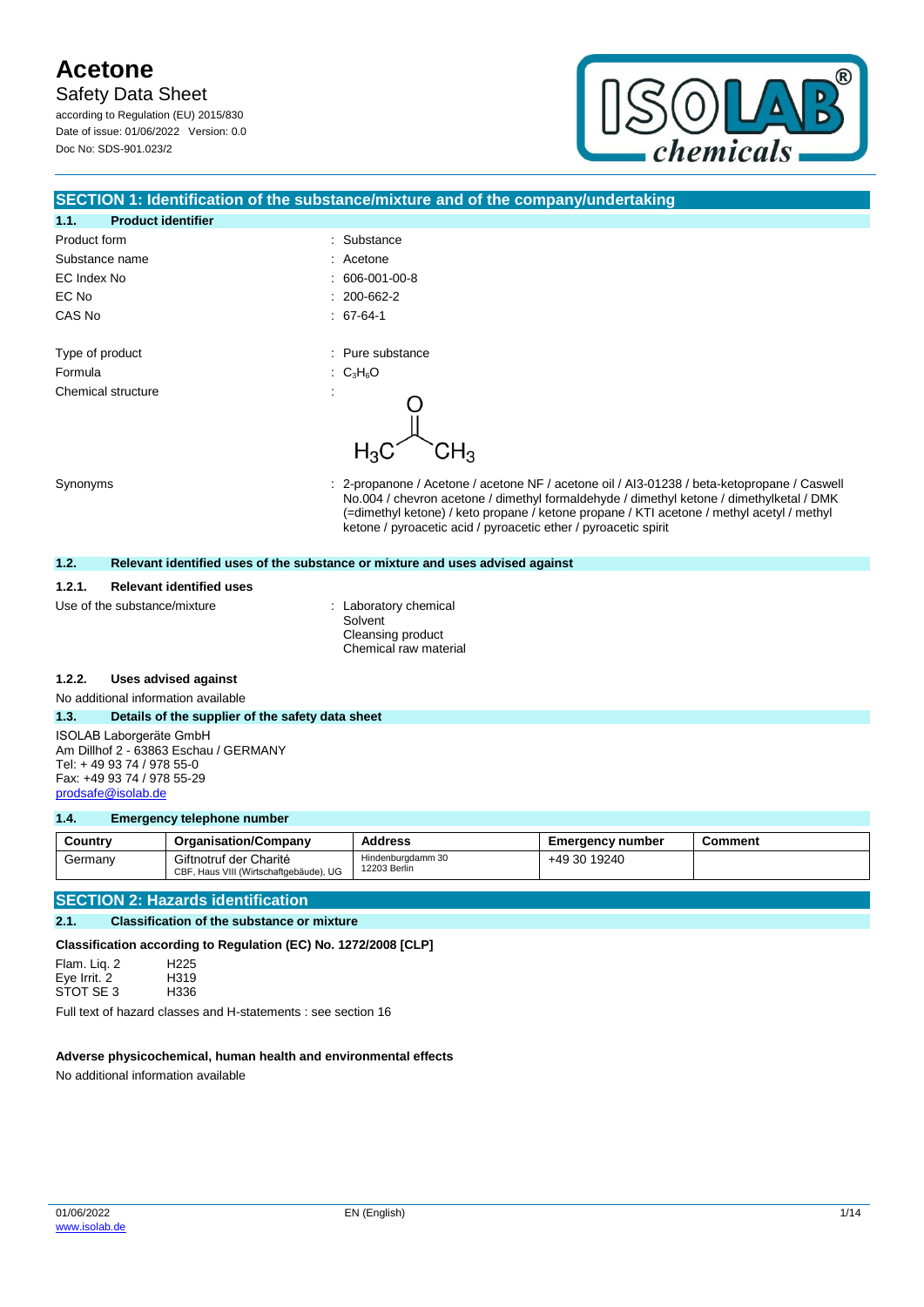## **Safety Data Sheet**

according to Regulation (EU) 2015/830 Date of issue: 01/06/2022 Version: 0.0 Doc No: SDS-901.023/2



#### **2.2. Label elements**

### Labelling according to Regulation (EC) No. 1272/2008 [CLP]

Hazard pictograms (CLP) :

| Hazard pictograms (CLP)        | GHS02<br>GHS07                                                                                                                                                                                                                                                                                                                                                                                          |
|--------------------------------|---------------------------------------------------------------------------------------------------------------------------------------------------------------------------------------------------------------------------------------------------------------------------------------------------------------------------------------------------------------------------------------------------------|
| Signal word (CLP)              | : Danger                                                                                                                                                                                                                                                                                                                                                                                                |
| Hazard statements (CLP)        | : H225 - Highly flammable liquid and vapour<br>H319 - Causes serious eye irritation<br>H336 - May cause drowsiness or dizziness                                                                                                                                                                                                                                                                         |
| Precautionary statements (CLP) | : P210 - Keep away from heat, hot surfaces, sparks, open flames and other ignition sources. No<br>smoking<br>P240 - Ground/bond container and receiving equipment<br>P305+P351+P338 - IF IN EYES: Rinse cautiously with water for several minutes. Remove<br>contact lenses, if present and easy to do. Continue rinsing<br>P403+P233 - Store in a well-ventilated place. Keep container tightly closed |
| <b>EUH-statements</b>          | : EUH066 - Repeated exposure may cause skin dryness or cracking                                                                                                                                                                                                                                                                                                                                         |
|                                |                                                                                                                                                                                                                                                                                                                                                                                                         |

### **2.3. Other hazards**

### No additional information available

| <b>SECTION 3: Composition/information on ingredients</b> |                                                                     |             |  |  |
|----------------------------------------------------------|---------------------------------------------------------------------|-------------|--|--|
| 3.1.<br><b>Substances</b>                                |                                                                     |             |  |  |
| Name                                                     | <b>Product identifier</b>                                           | %           |  |  |
| Acetone                                                  | (CAS No) 67-64-1<br>(EC No) 200-662-2<br>(EC Index No) 606-001-00-8 | $95 - 99.5$ |  |  |

Full text of H-statements: see section 16

#### **3.2. Mixtures**

Not applicable

|                                       | <b>SECTION 4: First aid measures</b>                        |                                                                                                                                                                                                                                                                                                                                                                                                                                                                                                                                                                            |  |
|---------------------------------------|-------------------------------------------------------------|----------------------------------------------------------------------------------------------------------------------------------------------------------------------------------------------------------------------------------------------------------------------------------------------------------------------------------------------------------------------------------------------------------------------------------------------------------------------------------------------------------------------------------------------------------------------------|--|
| 4.1.                                  | <b>Description of first aid measures</b>                    |                                                                                                                                                                                                                                                                                                                                                                                                                                                                                                                                                                            |  |
|                                       | First-aid measures general                                  | Check the vital functions. Unconscious: maintain adequate airway and respiration. Respiratory<br>arrest: artificial respiration or oxygen. Cardiac arrest: perform resuscitation. Victim conscious<br>with laboured breathing: half-seated. Victim in shock: on his back with legs slightly raised.<br>Vomiting: prevent asphyxia/aspiration pneumonia. Prevent cooling by covering the victim (no<br>warming up). Keep watching the victim. Give psychological aid. Keep the victim calm, avoid<br>physical strain. Depending on the victim's condition: doctor/hospital. |  |
|                                       | First-aid measures after inhalation                         | Remove the victim into fresh air. Respiratory problems: consult a doctor/medical service.                                                                                                                                                                                                                                                                                                                                                                                                                                                                                  |  |
| First-aid measures after skin contact |                                                             | Wash immediately with lots of water. Soap may be used. Do not apply (chemical) neutralizing<br>agents. Remove clothing before washing. Take victim to a doctor if irritation persists.                                                                                                                                                                                                                                                                                                                                                                                     |  |
|                                       | First-aid measures after eye contact                        | Rinse immediately with plenty of water. Do not apply neutralizing agents. Take victim to an<br>ophthalmologist if irritation persists.                                                                                                                                                                                                                                                                                                                                                                                                                                     |  |
|                                       | First-aid measures after ingestion                          | Rinse mouth with water. Immediately after ingestion: give lots of water to drink. Do not give<br>milk/oil to drink. Do not induce vomiting. Give activated charcoal. Call Poison Information<br>Centre (www.big.be/antigif.htm). Consult a doctor/medical service if you feel unwell. Ingestion<br>of large quantities: immediately to hospital. Doctor: gastric lavage.                                                                                                                                                                                                   |  |
| 4.2.                                  | Most important symptoms and effects, both acute and delayed |                                                                                                                                                                                                                                                                                                                                                                                                                                                                                                                                                                            |  |
|                                       | Symptoms/injuries                                           | May cause drowsiness or dizziness.                                                                                                                                                                                                                                                                                                                                                                                                                                                                                                                                         |  |
|                                       | Symptoms/injuries after inhalation                          | EXPOSURE TO HIGH CONCENTRATIONS: Feeling of weakness. Irritation of the respiratory<br>tract. Nausea. Vomiting. Headache. Central nervous system depression. Dizziness. Narcosis.<br>Excited/restless. Drunkenness. Disturbed motor response. Respiratory difficulties. Disturbances<br>of consciousness.                                                                                                                                                                                                                                                                  |  |
|                                       | Symptoms/injuries after skin contact                        | ON CONTINUOUS EXPOSURE/CONTACT: Dry skin. Cracking of the skin.                                                                                                                                                                                                                                                                                                                                                                                                                                                                                                            |  |
|                                       | Symptoms/injuries after eye contact                         | Irritation of the eye tissue.                                                                                                                                                                                                                                                                                                                                                                                                                                                                                                                                              |  |
| 01/06/2022                            |                                                             | 2/14<br>EN (English)                                                                                                                                                                                                                                                                                                                                                                                                                                                                                                                                                       |  |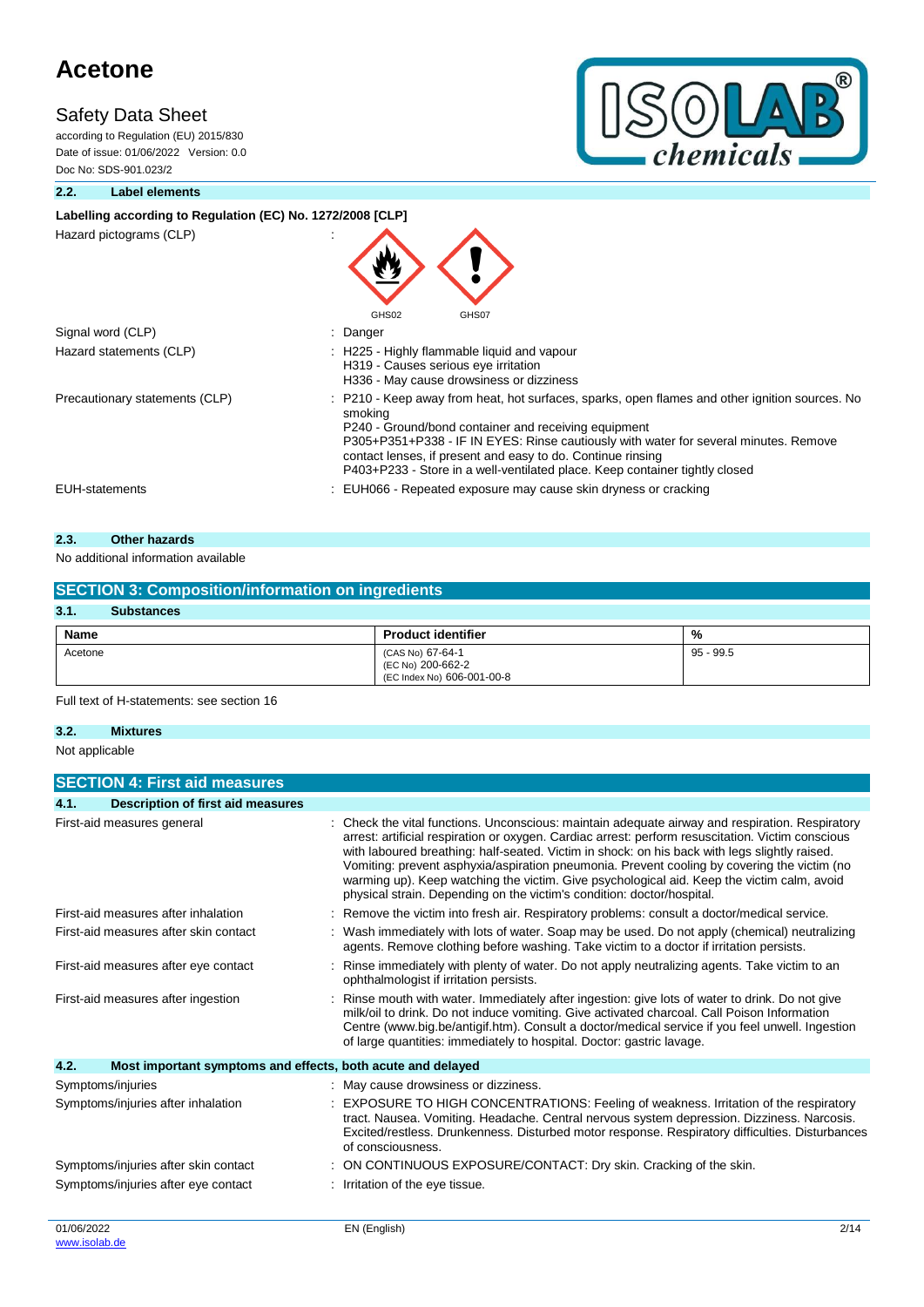### **Safety Data Sheet**



according to Regulation (EU) 2015/830 Date of issue: 01/06/2022 Version: 0.0 Doc No: SDS-901.023/2

Symptoms/injuries after ingestion : Dry/sore throat. Risk of aspiration pneumonia. Symptoms similar to those listed under inhalation. AFTER ABSORPTION OF HIGH QUANTITIES: Irritation of the gastric/intestinal mucosa. Change in the haemogramme/blood composition. Change in urine output. Affection of the renal tissue. Enlargement/affection of the liver. Chronic symptoms : ON CONTINUOUS/REPEATED EXPOSURE/CONTACT: Red skin. Skin rash/inflammation. Dry/sore throat. Headache. Nausea. Feeling of weakness. Loss of weight. Possible inflammation of the respiratory tract.

### **4.3. Indication of any immediate medical attention and special treatment needed**

Obtain medical assistance.

|                                | <b>SECTION 5: Firefighting measures</b>                             |                                                                                                                                                                                                                                                                                                                                                                                                                                                                                                                                                            |
|--------------------------------|---------------------------------------------------------------------|------------------------------------------------------------------------------------------------------------------------------------------------------------------------------------------------------------------------------------------------------------------------------------------------------------------------------------------------------------------------------------------------------------------------------------------------------------------------------------------------------------------------------------------------------------|
| 5.1.                           | <b>Extinguishing media</b>                                          |                                                                                                                                                                                                                                                                                                                                                                                                                                                                                                                                                            |
| Suitable extinguishing media   |                                                                     | : Preferably: alcohol resistant foam. Water spray. Polyvalent foam. Alcohol-resistant foam. BC<br>powder. Carbon dioxide.                                                                                                                                                                                                                                                                                                                                                                                                                                  |
| Unsuitable extinguishing media |                                                                     | Solid water jet ineffective as extinguishing medium.                                                                                                                                                                                                                                                                                                                                                                                                                                                                                                       |
| 5.2.                           | Special hazards arising from the substance or mixture               |                                                                                                                                                                                                                                                                                                                                                                                                                                                                                                                                                            |
| Fire hazard                    |                                                                     | : DIRECT FIRE HAZARD. Highly flammable. Gas/vapour flammable with air within explosion<br>limits. INDIRECT FIRE HAZARD. May be ignited by sparks. Gas/vapour spreads at floor level:<br>ignition hazard. Reactions involving a fire hazard: see "Reactivity Hazard".                                                                                                                                                                                                                                                                                       |
| <b>Explosion hazard</b>        |                                                                     | DIRECT EXPLOSION HAZARD. Gas/vapour explosive with air within explosion limits.<br>INDIRECT EXPLOSION HAZARD. Heat may cause pressure rise in tanks/drums: explosion<br>risk. may be ignited by sparks. Reactions with explosion hazards: see "Reactivity Hazard".                                                                                                                                                                                                                                                                                         |
| fire                           | Hazardous decomposition products in case of                         | Toxic fumes may be released.                                                                                                                                                                                                                                                                                                                                                                                                                                                                                                                               |
| 5.3.                           | <b>Advice for firefighters</b>                                      |                                                                                                                                                                                                                                                                                                                                                                                                                                                                                                                                                            |
|                                | Precautionary measures fire                                         | : Keep cool. Protect from sunlight.                                                                                                                                                                                                                                                                                                                                                                                                                                                                                                                        |
|                                | Firefighting instructions                                           | Cool tanks/drums with water spray/remove them into safety. Physical explosion risk:<br>extinguish/cool from behind cover. Do not move the load if exposed to heat. After cooling:<br>persistant risk of physical explosion.                                                                                                                                                                                                                                                                                                                                |
|                                | Protection during firefighting                                      | : Heat/fire exposure: compressed air/oxygen apparatus.                                                                                                                                                                                                                                                                                                                                                                                                                                                                                                     |
|                                | <b>SECTION 6: Accidental release measures</b>                       |                                                                                                                                                                                                                                                                                                                                                                                                                                                                                                                                                            |
| 6.1.                           | Personal precautions, protective equipment and emergency procedures |                                                                                                                                                                                                                                                                                                                                                                                                                                                                                                                                                            |
|                                |                                                                     |                                                                                                                                                                                                                                                                                                                                                                                                                                                                                                                                                            |
| 6.1.1.                         | For non-emergency personnel                                         |                                                                                                                                                                                                                                                                                                                                                                                                                                                                                                                                                            |
|                                | Protective equipment                                                | : Gloves. Protective goggles. Protective clothing. Large spills/in enclosed spaces: compressed<br>air apparatus. See "Material-Handling" to select protective clothing.                                                                                                                                                                                                                                                                                                                                                                                    |
|                                | Emergency procedures                                                | Keep upwind. Mark the danger area. Consider evacuation. Seal off low-lying areas. Close<br>doors and windows of adjacent premises. Stop engines and no smoking. No naked flames or<br>sparks. Spark- and explosionproof appliances and lighting equipment. Keep containers closed.<br>Wash contaminated clothes.                                                                                                                                                                                                                                           |
| 6.1.2.                         | For emergency responders                                            |                                                                                                                                                                                                                                                                                                                                                                                                                                                                                                                                                            |
|                                | No additional information available                                 |                                                                                                                                                                                                                                                                                                                                                                                                                                                                                                                                                            |
| 6.2.                           | <b>Environmental precautions</b>                                    |                                                                                                                                                                                                                                                                                                                                                                                                                                                                                                                                                            |
|                                | Prevent spreading in sewers.                                        |                                                                                                                                                                                                                                                                                                                                                                                                                                                                                                                                                            |
| 6.3.                           | Methods and material for containment and cleaning up                |                                                                                                                                                                                                                                                                                                                                                                                                                                                                                                                                                            |
| For containment                |                                                                     | : Contain released substance, pump into suitable containers. Consult "Material-handling" to<br>select material of containers. Plug the leak, cut off the supply. Dam up the liquid spill. Try to<br>reduce evaporation. Measure the concentration of the explosive gas-air mixture. Dilute/disperse<br>combustible gas/vapour with water curtain. Provide equipment/receptacles with earthing. Do<br>not use compressed air for pumping over spills.                                                                                                       |
| Methods for cleaning up        |                                                                     | Take up liquid spill into inert absorbent material, e.g.: sand, earth, vermiculite. Scoop absorbed<br>substance into closing containers. See "Material-handling" for suitable container materials. Spill<br>must not return in its original container. Carefully collect the spill/leftovers. Damaged/cooled<br>tanks must be emptied. Do not use compressed air for pumping over spills. Clean<br>contaminated surfaces with an excess of water. Take collected spill to manufacturer/competent<br>authority. Wash clothing and equipment after handling. |

#### **6.4. Reference to other sections**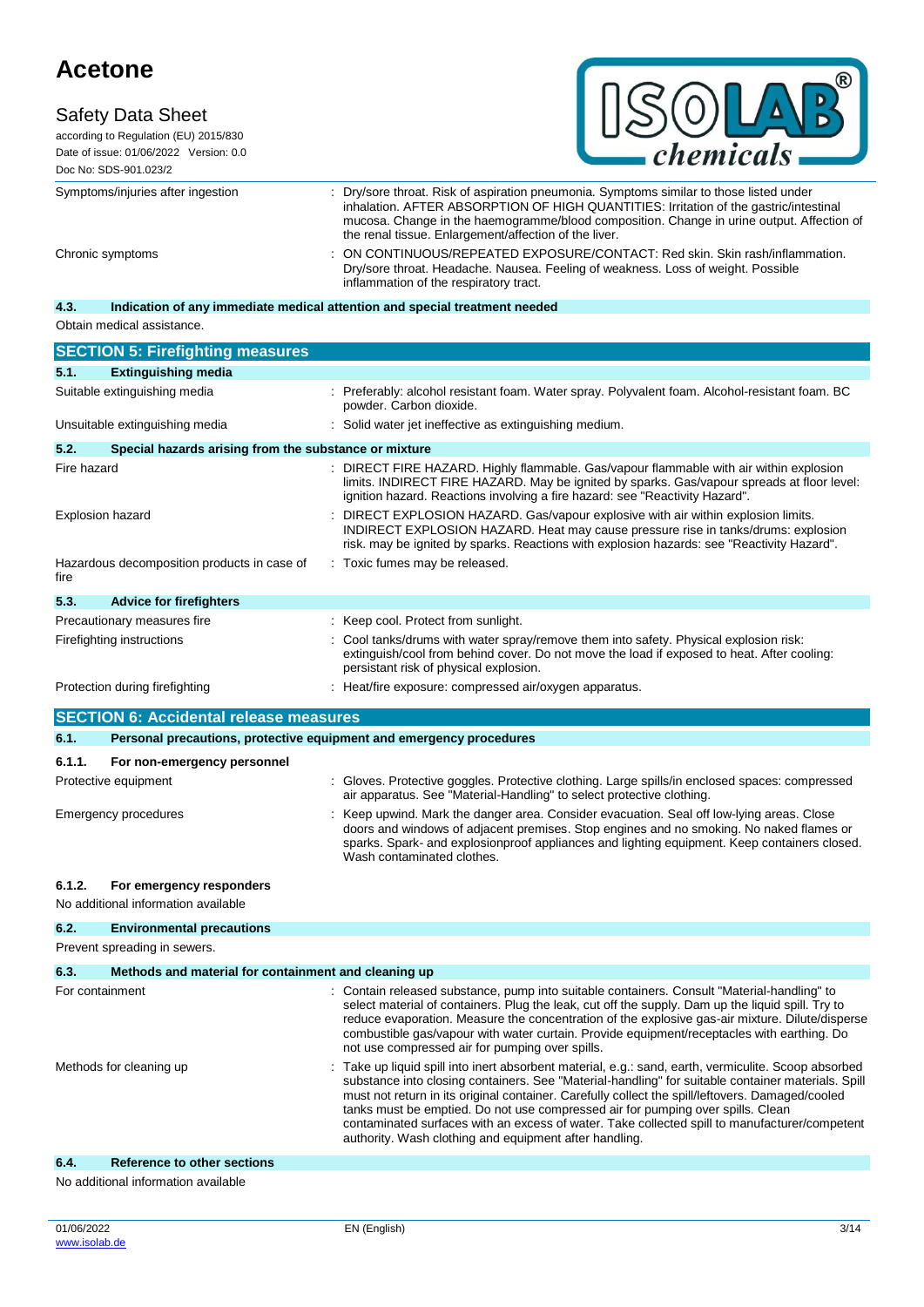## **Safety Data Sheet**

according to Regulation (EU) 2015/830 Date of issue: 01/06/2022 Version: 0.0 Doc No: SDS-901.023/2



**SECTION 7: Handling and storage**

| 7.1.                          | <b>Precautions for safe handling</b>                         |                                                                                                                                                                                                                                                                                                                                                                                                                                                                                                                                                                                                                                                                                  |  |
|-------------------------------|--------------------------------------------------------------|----------------------------------------------------------------------------------------------------------------------------------------------------------------------------------------------------------------------------------------------------------------------------------------------------------------------------------------------------------------------------------------------------------------------------------------------------------------------------------------------------------------------------------------------------------------------------------------------------------------------------------------------------------------------------------|--|
| Precautions for safe handling |                                                              | : Comply with the legal requirements. Remove contaminated clothing immediately. Clean<br>contaminated clothing. Handle uncleaned empty containers as full ones. Thoroughly clean/dry<br>the installation before use. Do not discharge the waste into the drain. Do not use compressed<br>air for pumping over. Use spark-/explosionproof appliances and lighting system. Take<br>precautions against electrostatic charges. Keep away from naked flames/heat. Keep away from<br>ignition sources/sparks. Avoid prolonged and repeated contact with skin. Keep container tightly<br>closed. Measure the concentration in the air regularly. Work under local exhaust/ventilation. |  |
| 7.2.                          | Conditions for safe storage, including any incompatibilities |                                                                                                                                                                                                                                                                                                                                                                                                                                                                                                                                                                                                                                                                                  |  |
|                               | Storage temperature                                          | $: 15 - 20 °C$                                                                                                                                                                                                                                                                                                                                                                                                                                                                                                                                                                                                                                                                   |  |
|                               | Heat and ignition sources                                    | : KEEP SUBSTANCE AWAY FROM: heat sources. ignition sources.                                                                                                                                                                                                                                                                                                                                                                                                                                                                                                                                                                                                                      |  |
| Information on mixed storage  |                                                              | : KEEP SUBSTANCE AWAY FROM: oxidizing agents. reducing agents. (strong) acids. (strong)<br>bases. halogens. amines.                                                                                                                                                                                                                                                                                                                                                                                                                                                                                                                                                              |  |
| Storage area                  |                                                              | : Store in a cool area. Keep out of direct sunlight. Store in a dry area. Store in a dark area.<br>Ventilation at floor level. Fireproof storeroom. Provide for an automatic sprinkler system.<br>Provide for a tub to collect spills. Provide the tank with earthing. Meet the legal requirements.                                                                                                                                                                                                                                                                                                                                                                              |  |
| Special rules on packaging    |                                                              | : SPECIAL REQUIREMENTS: closing. with pressure relief valve. clean. opaque. correctly<br>labelled. meet the legal requirements. Secure fragile packagings in solid containers.                                                                                                                                                                                                                                                                                                                                                                                                                                                                                                   |  |
|                               | Packaging materials                                          | SUITABLE MATERIAL: steel. stainless steel. carbon steel. aluminium. iron. copper. nickel.<br>bronze. glass. MATERIAL TO AVOID: synthetic material.                                                                                                                                                                                                                                                                                                                                                                                                                                                                                                                               |  |

### **7.3. Specific end use(s)**

No additional information available

### **SECTION 8: Exposure controls/personal protection**

| 8.1.<br><b>Control parameters</b> |                                                                             |                                                                                                                                    |
|-----------------------------------|-----------------------------------------------------------------------------|------------------------------------------------------------------------------------------------------------------------------------|
| Acetone (67-64-1)                 |                                                                             |                                                                                                                                    |
| EU                                | Local name                                                                  | Acetone                                                                                                                            |
| EU                                | IOELV TWA (mg/m <sup>3</sup> )                                              | 1210 mg/m <sup>3</sup> (Acetone: EU: Time-weighted average<br>exposure limit 8 h; Indicative occupational exposure<br>limit value) |
| EU                                | IOELV TWA (ppm)                                                             | 500 ppm (Acetone; EU; Time-weighted average<br>exposure limit 8 h; Indicative occupational exposure<br>limit value)                |
| Austria                           | Local name                                                                  | Aceton                                                                                                                             |
| Austria                           | $MAK$ (mg/m <sup>3</sup> )                                                  | 1200 mg/m <sup>3</sup>                                                                                                             |
| Austria                           | MAK (ppm)                                                                   | 500 ppm                                                                                                                            |
| Austria                           | MAK Short time value (mg/m <sup>3</sup> )                                   | 4800 mg/m <sup>3</sup>                                                                                                             |
| Austria                           | MAK Short time value (ppm)                                                  | 2000 ppm                                                                                                                           |
| Belgium                           | Local name                                                                  | Acétone # Aceton                                                                                                                   |
| Belgium                           | Limit value (mg/m <sup>3</sup> )                                            | 1210 mg/m <sup>3</sup> (Acétone; Belgium; Time-weighted<br>average exposure limit 8 h)                                             |
| Belgium                           | Limit value (ppm)                                                           | 500 ppm (Acétone; Belgium; Time-weighted average<br>exposure limit 8 h)                                                            |
| Belgium                           | Short time value (mg/m <sup>3</sup> )                                       | 2420 mg/m <sup>3</sup> (Acétone; Belgium; Short time value)                                                                        |
| Belgium                           | Short time value (ppm)                                                      | 1000 ppm (Acétone; Belgium; Short time value)                                                                                      |
| <b>Bulgaria</b>                   | Local name                                                                  | Ацетон                                                                                                                             |
| <b>Bulgaria</b>                   | OEL TWA (mg/m <sup>3</sup> )                                                | 600 mg/m <sup>3</sup>                                                                                                              |
| <b>Bulgaria</b>                   | OEL STEL (mg/m <sup>3</sup> )                                               | 1400 mg/m <sup>3</sup>                                                                                                             |
| <b>Bulgaria</b>                   | <b>Notes</b>                                                                | • (Химични агенти, за които са определени<br>гранични стойности във въздуха на работната<br>среда за Европейската общност)         |
| Croatia                           | Local name                                                                  | Aceton                                                                                                                             |
| Croatia                           | GVI (granična vrijednost izloženosti) (mg/m <sup>3</sup> )                  | 1210 mg/m <sup>3</sup>                                                                                                             |
| Croatia                           | GVI (granična vrijednost izloženosti) (ppm)                                 | 500 ppm                                                                                                                            |
| Croatia                           | KGVI (kratkotrajna granična vrijednost izloženosti)<br>(mg/m <sup>3</sup> ) | 3620 mg/ $m3$                                                                                                                      |
| Croatia                           | KGVI (kratkotrajna granična vrijednost izloženosti)<br>(ppm)                | 1500 ppm                                                                                                                           |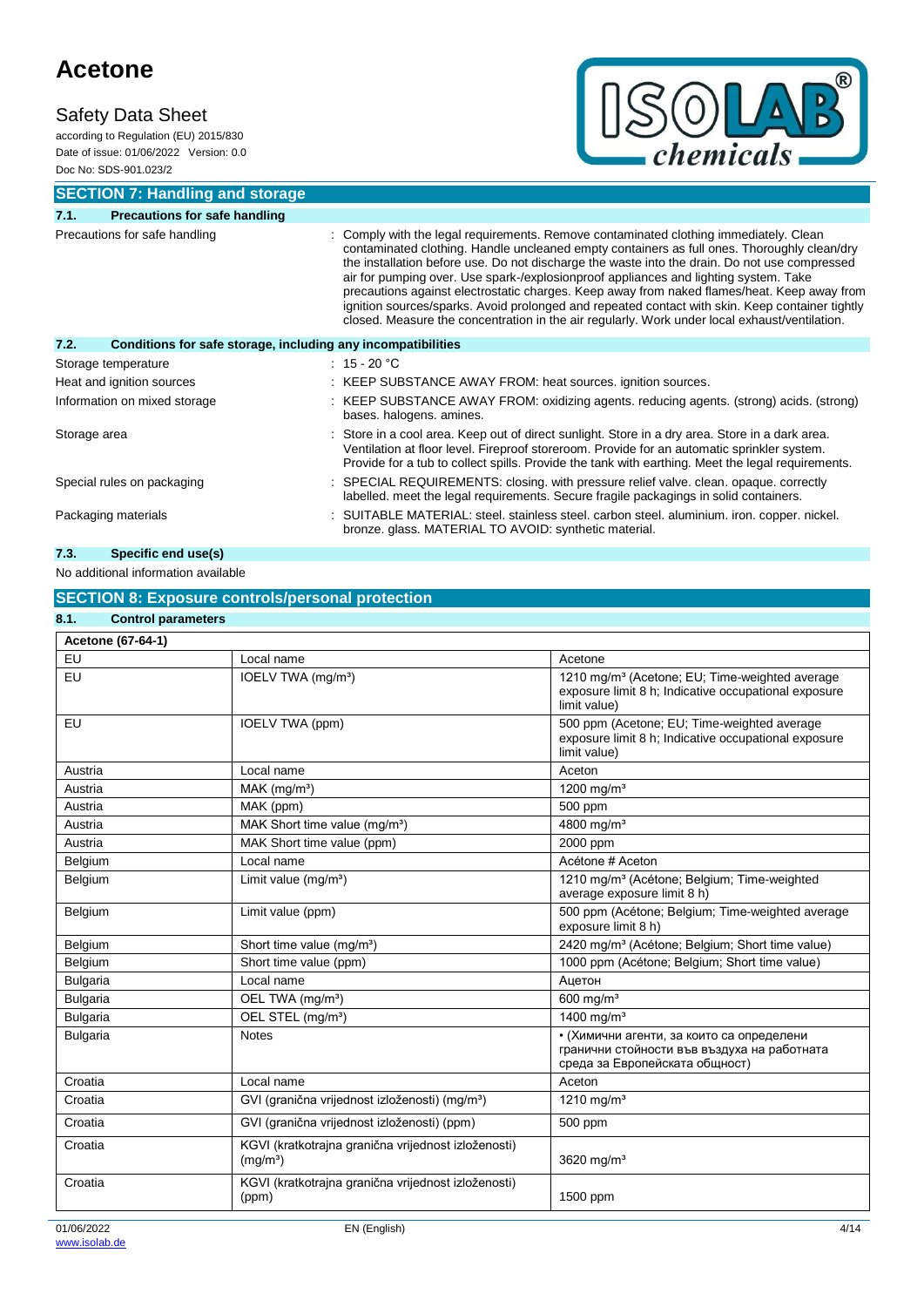according to Regulation (EU) 2015/830 Date of issue: 01/06/2022 Version: 0.0 Doc No: SDS-901.023/2



| Acetone (67-64-1)     |                                                                       |                                                                                                                                                                                             |
|-----------------------|-----------------------------------------------------------------------|---------------------------------------------------------------------------------------------------------------------------------------------------------------------------------------------|
| Croatia               | Naznake (HR)                                                          | F (lako zapaljivo); Xi (nadražujuće); EU* (naznaka da<br>se radi o tvarima za koje su utvrđene indikativne<br>granične vrijednosti izloženosti prema Direktivi<br>2000/39/ EC (prva lista)) |
| Czech Republic        | Local name                                                            | Aceton                                                                                                                                                                                      |
| <b>Czech Republic</b> | Expoziční limity (PEL) (mg/m <sup>3</sup> )                           | 800 mg/m <sup>3</sup>                                                                                                                                                                       |
| Czech Republic        | Expoziční limity (PEL) (ppm)                                          | 337 ppm                                                                                                                                                                                     |
| Czech Republic        | Expoziční limity (NPK-P) (mg/m <sup>3</sup> )                         | 1500 mg/m <sup>3</sup>                                                                                                                                                                      |
| <b>Czech Republic</b> | Expoziční limity (NPK-P) (ppm)                                        | 632 ppm                                                                                                                                                                                     |
| <b>Denmark</b>        | Local name                                                            | Acetone (2-Propanon)                                                                                                                                                                        |
| Denmark               | Grænseværdie (langvarig) (mg/m <sup>3</sup> )                         | 600 mg/ $m3$<br>600 mg/ $m3$                                                                                                                                                                |
| Denmark               | Grænseværdie (langvarig) (ppm)                                        | 250 ppm<br>250 ppm                                                                                                                                                                          |
| Denmark               | Anmærkninger (DK)                                                     | E (betyder, at stoffet har en EF-grænseværdi)                                                                                                                                               |
| Estonia               | Local name                                                            | Atsetoon (2-propanoon)                                                                                                                                                                      |
| Estonia               | OEL TWA (mg/m <sup>3</sup> )                                          | 1210 mg/m <sup>3</sup>                                                                                                                                                                      |
| Estonia               | OEL TWA (ppm)                                                         | 500 ppm                                                                                                                                                                                     |
| Finland               | Local name                                                            | Asetoni                                                                                                                                                                                     |
| Finland               | HTP-arvo $(8h)$ (mg/m <sup>3</sup> )                                  | 1200 mg/m <sup>3</sup>                                                                                                                                                                      |
| Finland               | HTP-arvo (8h) (ppm)                                                   | 500 ppm                                                                                                                                                                                     |
| Finland               | HTP-arvo (15 min)                                                     | 1500 mg/m <sup>3</sup>                                                                                                                                                                      |
| Finland               | HTP-arvo (15 min) (ppm)                                               | 630 ppm                                                                                                                                                                                     |
| France                | Local name                                                            | Acétone                                                                                                                                                                                     |
| France                | $VME$ (mg/m <sup>3</sup> )                                            | 1210 mg/m <sup>3</sup> (Acétone; France; Time-weighted average<br>exposure limit 8 h; VRC: Valeur réglementaire<br>contraignante)                                                           |
| France                | VME (ppm)                                                             | 500 ppm (Acétone; France; Time-weighted average<br>exposure limit 8 h; VRC: Valeur réglementaire<br>contraignante)                                                                          |
| France                | KZGW (mg/m <sup>3</sup> )                                             | 2420 mg/m <sup>3</sup> (Acétone; France; Short time value; VRC:<br>Valeur réglementaire contraignante)                                                                                      |
| France                | KZGW (ppm)                                                            | 1000 ppm (Acétone; France; Short time value; VRC:<br>Valeur réglementaire contraignante)                                                                                                    |
| France                | Note (FR)                                                             | Valeurs règlementaires contraignantes                                                                                                                                                       |
| Germany               | Local name                                                            | Aceton                                                                                                                                                                                      |
| Germany               | TRGS 900 Occupational exposure limit value (mg/m <sup>3</sup> )       | 1200 mg/m <sup>3</sup><br>500 ppm                                                                                                                                                           |
| Germany<br>Germany    | TRGS 900 Occupational exposure limit value (ppm)<br>Remark (TRGS 900) | AGS, DFG, EU, Y                                                                                                                                                                             |
| Gibraltar             | Eight hours mg/m3                                                     | 1210 mg/m <sup>3</sup>                                                                                                                                                                      |
| Gibraltar             | Eight hours ppm                                                       | 500 ppm                                                                                                                                                                                     |
| Gibraltar             | Name of agent                                                         | Acetone                                                                                                                                                                                     |
| Greece                | OEL TWA (mg/m <sup>3</sup> )                                          | 1780 mg/m $3$                                                                                                                                                                               |
| Greece                | OEL STEL (mg/m <sup>3</sup> )                                         | 3560 mg/ $m3$                                                                                                                                                                               |
| Hungary               | Local name                                                            | <b>ACETON</b>                                                                                                                                                                               |
| Hungary               | AK-érték                                                              | 1210 mg/m <sup>3</sup>                                                                                                                                                                      |
| Hungary               | CK-érték                                                              | 2420 mg/m <sup>3</sup>                                                                                                                                                                      |
| Hungary               | Megjegyzések (HU)                                                     | i; EU1                                                                                                                                                                                      |
| Ireland               | Local name                                                            | Acetone                                                                                                                                                                                     |
| Ireland               | OEL (8 hours ref) (mg/m <sup>3</sup> )                                | 1210 mg/m <sup>3</sup>                                                                                                                                                                      |
| Ireland               | OEL (8 hours ref) (ppm)                                               | 500 ppm                                                                                                                                                                                     |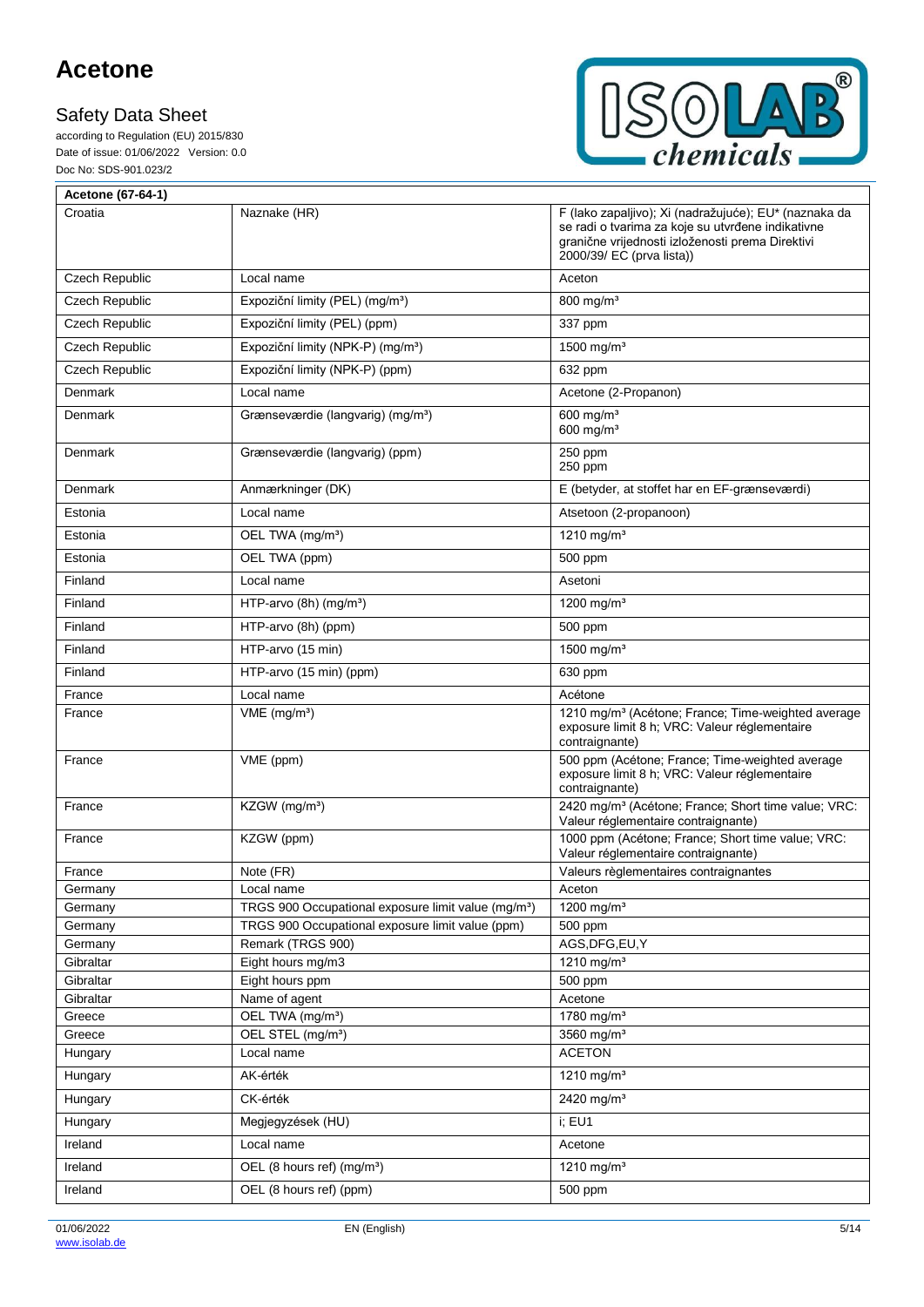according to Regulation (EU) 2015/830 Date of issue: 01/06/2022 Version: 0.0 Doc No: SDS-901.023/2



| Acetone (67-64-1) |                                            |                                                                                                                                        |
|-------------------|--------------------------------------------|----------------------------------------------------------------------------------------------------------------------------------------|
| Ireland           | Notes (IE)                                 | <b>IOELV</b>                                                                                                                           |
| Italy             | Local name                                 | Acetone                                                                                                                                |
| Italy             | OEL TWA (mg/m <sup>3</sup> )               | 1210 mg/m <sup>3</sup>                                                                                                                 |
| Italy             | OEL TWA (ppm)                              | 500 ppm                                                                                                                                |
| Latvia            | Local name                                 | Acetons (2-propanons, dimetilketons)                                                                                                   |
| Latvia            | OEL TWA (mg/m <sup>3</sup> )               | 1210 mg/m <sup>3</sup>                                                                                                                 |
| Latvia            | OEL TWA (ppm)                              | 500 ppm                                                                                                                                |
| Lithuania         | Local name                                 | Acetonas                                                                                                                               |
| Lithuania         | IPRV $(mg/m3)$                             | 1210 mg/m <sup>3</sup>                                                                                                                 |
| Lithuania         | IPRV (ppm)                                 | 500 ppm                                                                                                                                |
| Lithuania         | TPRV (mg/m <sup>3</sup> )                  | 2420 mg/m <sup>3</sup>                                                                                                                 |
| Lithuania         | TPRV (ppm)                                 | 1000 ppm                                                                                                                               |
| Luxembourg        | Local name                                 | Acétone                                                                                                                                |
| Luxembourg        | OEL TWA (mg/m <sup>3</sup> )               | 1210 mg/m <sup>3</sup>                                                                                                                 |
| Luxembourg        | OEL TWA (ppm)                              | 500 ppm                                                                                                                                |
| Malta             | Local name                                 | Acetone                                                                                                                                |
| Malta             | OEL TWA (mg/m <sup>3</sup> )               | 1210 mg/m <sup>3</sup>                                                                                                                 |
| Malta             | OEL TWA (ppm)                              | 500 ppm                                                                                                                                |
| Netherlands       | Local name                                 | Aceton                                                                                                                                 |
| Netherlands       | Grenswaarde TGG 8H (mg/m <sup>3</sup> )    | 1210 mg/m <sup>3</sup> (Aceton; Netherlands; Time-weighted<br>average exposure limit 8 h; Public occupational<br>exposure limit value) |
| Netherlands       | Grenswaarde TGG 8H (ppm)                   | 501 ppm (Aceton; Netherlands; Time-weighted<br>average exposure limit 8 h; Public occupational<br>exposure limit value)                |
| Netherlands       | Grenswaarde TGG 15MIN (mg/m <sup>3</sup> ) | 2420 mg/m <sup>3</sup> (Aceton; Netherlands; Short time value;<br>Public occupational exposure limit value)                            |
| Netherlands       | Grenswaarde TGG 15MIN (ppm)                | 1002 ppm (Aceton; Netherlands; Short time value;<br>Public occupational exposure limit value)                                          |
| Poland            | Local name                                 | Aceton                                                                                                                                 |
| Poland            | $NDS$ (mg/m <sup>3</sup> )                 | $600$ mg/m <sup>3</sup>                                                                                                                |
| Poland            | NDSCh (mg/m <sup>3</sup> )                 | 1800 mg/m <sup>3</sup>                                                                                                                 |
| Portugal          | Local name                                 | Acetona                                                                                                                                |
| Portugal          | OEL TWA (ppm)                              | 500 ppm                                                                                                                                |
| Portugal          | OEL STEL (ppm)                             | 750 ppm                                                                                                                                |
| Romania           | Local name                                 | Acetona                                                                                                                                |
| Romania           | OEL TWA (mg/m <sup>3</sup> )               | 1210 mg/m <sup>3</sup>                                                                                                                 |
| Romania           | OEL TWA (ppm)                              | 500 ppm                                                                                                                                |
| Slovenia          | Local name                                 | aceton                                                                                                                                 |
| Slovenia          | OEL TWA (mg/m <sup>3</sup> )               | 1210 mg/m <sup>3</sup>                                                                                                                 |
| Slovenia          | OEL TWA (ppm)                              | 500 ppm                                                                                                                                |
| Spain             | Local name                                 | Acetona                                                                                                                                |
| Spain             | VLA-ED (mg/m <sup>3</sup> )                | 1210 mg/m <sup>3</sup>                                                                                                                 |
| Spain             | VLA-ED (ppm)                               | 500 ppm                                                                                                                                |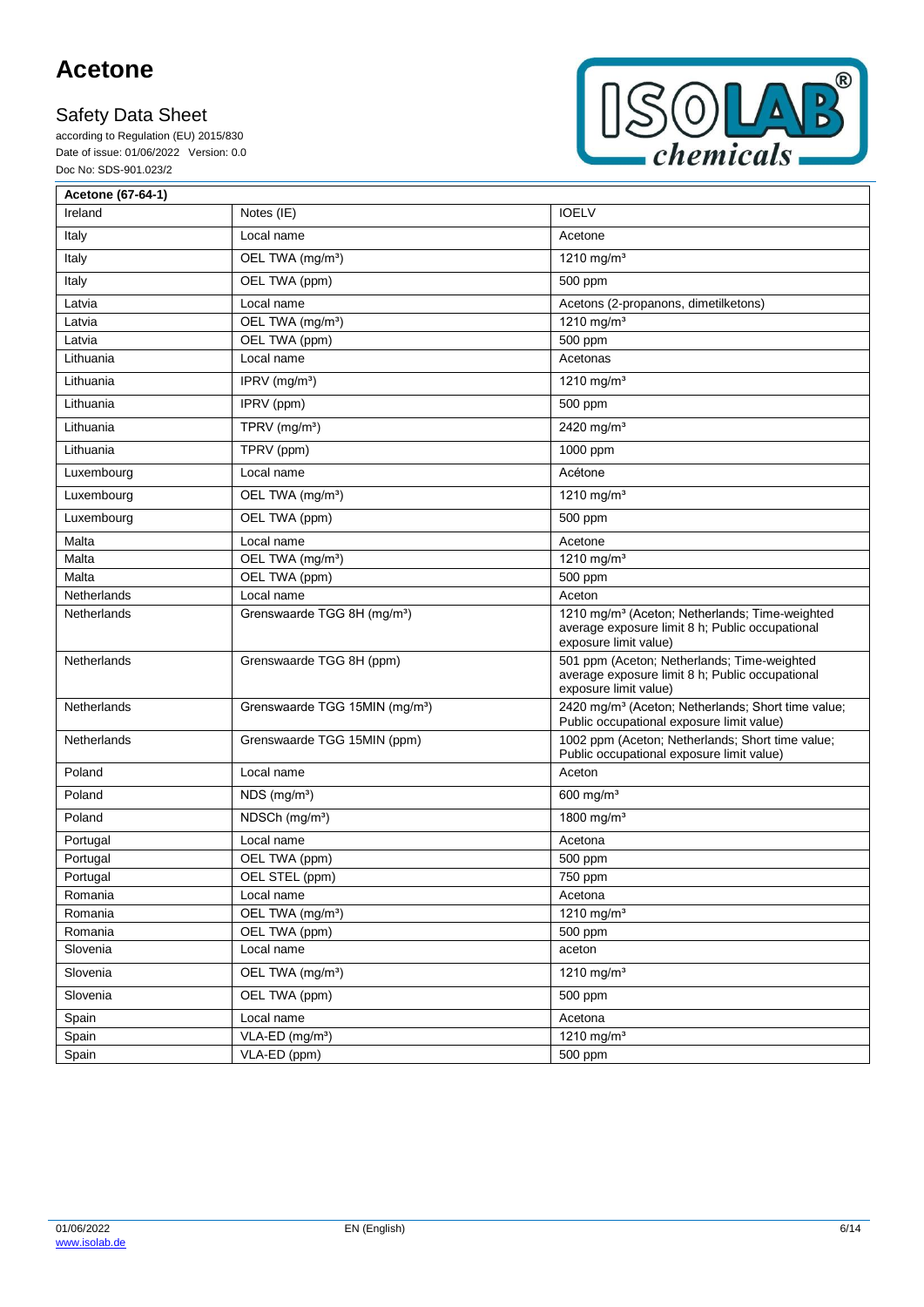F

according to Regulation (EU) 2015/830 Date of issue: 01/06/2022 Version: 0.0 Doc No: SDS-901.023/2



| Acetone (67-64-1)         |                                           |                                                                                                                                                                                                                                                                                                                                                                                                                                                                                                                                                                                                                               |
|---------------------------|-------------------------------------------|-------------------------------------------------------------------------------------------------------------------------------------------------------------------------------------------------------------------------------------------------------------------------------------------------------------------------------------------------------------------------------------------------------------------------------------------------------------------------------------------------------------------------------------------------------------------------------------------------------------------------------|
| Spain                     | <b>Notes</b>                              | VLB® (Agente químico que tiene Valor Límite<br>Biológico específico en este documento), VLI (Agente<br>químico para el que la U.E. estableció en su día un<br>valor límite indicativo. Todos estos agentes químicos<br>figuran al menos en una de las directivas de valores<br>límite indicativos publicadas hasta ahora (ver Anexo<br>C. Bibliografía). Los estados miembros disponen de<br>un tiempo fijado en dichas directivas para su<br>transposición a los valores límites de cada país<br>miembro. Una vez adoptados, estos valores tienen la<br>misma validez que el resto de los valores adoptados<br>por el país). |
| Sweden                    | Local name                                | Aceton                                                                                                                                                                                                                                                                                                                                                                                                                                                                                                                                                                                                                        |
| Sweden                    | nivågränsvärde (NVG) (mg/m <sup>3</sup> ) | 600 mg/m <sup>3</sup>                                                                                                                                                                                                                                                                                                                                                                                                                                                                                                                                                                                                         |
| Sweden                    | nivågränsvärde (NVG) (ppm)                | 250 ppm                                                                                                                                                                                                                                                                                                                                                                                                                                                                                                                                                                                                                       |
| Sweden                    | kortidsvärde (KTV) (mg/m <sup>3</sup> )   | 1200 mg/m <sup>3</sup>                                                                                                                                                                                                                                                                                                                                                                                                                                                                                                                                                                                                        |
| Sweden                    | kortidsvärde (KTV) (ppm)                  | 500 ppm                                                                                                                                                                                                                                                                                                                                                                                                                                                                                                                                                                                                                       |
| Sweden                    | Anmärkning (SE)                           | V (Vägledande korttidsgränsvärde ska användas som<br>ett rekommenderat högsta värde som inte bör<br>överskridas)                                                                                                                                                                                                                                                                                                                                                                                                                                                                                                              |
| United Kingdom            | Local name                                | Acetone                                                                                                                                                                                                                                                                                                                                                                                                                                                                                                                                                                                                                       |
| United Kingdom            | WEL TWA (mg/m <sup>3</sup> )              | 1210 mg/m <sup>3</sup> Acetone; United Kingdom; Time-weighted<br>average exposure limit 8 h; Workplace exposure limit<br>(EH40/2005)                                                                                                                                                                                                                                                                                                                                                                                                                                                                                          |
| United Kingdom            | WEL TWA (ppm)                             | 500 ppm Acetone; United Kingdom; Time-weighted<br>average exposure limit 8 h; Workplace exposure limit<br>(EH40/2005)                                                                                                                                                                                                                                                                                                                                                                                                                                                                                                         |
| United Kingdom            | WEL STEL (mg/m <sup>3</sup> )             | 3620 mg/m <sup>3</sup> Acetone; United Kingdom; Short time<br>value; Workplace exposure limit (EH40/2005)                                                                                                                                                                                                                                                                                                                                                                                                                                                                                                                     |
| United Kingdom            | WEL STEL (ppm)                            | 1500 ppm Acetone; United Kingdom; Short time value;<br>Workplace exposure limit (EH40/2005)                                                                                                                                                                                                                                                                                                                                                                                                                                                                                                                                   |
| Iceland                   | Local name                                | Aseton (2-própanón)                                                                                                                                                                                                                                                                                                                                                                                                                                                                                                                                                                                                           |
| Iceland                   | OEL (8 hours ref) (mg/m <sup>3</sup> )    | 600 mg/m <sup>3</sup>                                                                                                                                                                                                                                                                                                                                                                                                                                                                                                                                                                                                         |
| Iceland                   | OEL (8 hours ref) (ppm)                   | $250$ ppm                                                                                                                                                                                                                                                                                                                                                                                                                                                                                                                                                                                                                     |
| <b>Russian Federation</b> | Local name                                | Пропан-2-он                                                                                                                                                                                                                                                                                                                                                                                                                                                                                                                                                                                                                   |
| <b>Russian Federation</b> | OEL Ceiling (mg/m <sup>3</sup> )          | 800 mg/m <sup>3</sup>                                                                                                                                                                                                                                                                                                                                                                                                                                                                                                                                                                                                         |
| <b>Russian Federation</b> | OEL TWA (mg/m <sup>3</sup> )              | 200 mg/m <sup>3</sup>                                                                                                                                                                                                                                                                                                                                                                                                                                                                                                                                                                                                         |
| <b>Russian Federation</b> | Remark (RU)                               | 4 класс опасности - умеренно опасное; п (пары<br>и/или газы)                                                                                                                                                                                                                                                                                                                                                                                                                                                                                                                                                                  |
| Norway                    | Local name                                | Aceton                                                                                                                                                                                                                                                                                                                                                                                                                                                                                                                                                                                                                        |
| Norway                    | Grenseverdier (AN) (mg/m <sup>3</sup> )   | 295 mg/ $m3$                                                                                                                                                                                                                                                                                                                                                                                                                                                                                                                                                                                                                  |
| Norway                    | Grenseverdier (AN) (ppm)                  | 125 ppm                                                                                                                                                                                                                                                                                                                                                                                                                                                                                                                                                                                                                       |
| Norway                    | Merknader (NO)                            | E (EU har en veiledende grenseverdi for stoffet)                                                                                                                                                                                                                                                                                                                                                                                                                                                                                                                                                                              |
| Switzerland               | Local name                                | Aceton                                                                                                                                                                                                                                                                                                                                                                                                                                                                                                                                                                                                                        |
| Switzerland               | $VME$ (mg/m <sup>3</sup> )                | 1200 mg/m <sup>3</sup>                                                                                                                                                                                                                                                                                                                                                                                                                                                                                                                                                                                                        |
| Switzerland               | VME (ppm)                                 | 500 ppm                                                                                                                                                                                                                                                                                                                                                                                                                                                                                                                                                                                                                       |
| Switzerland               | KZGW (mg/m <sup>3</sup> )                 | 2400 mg/m <sup>3</sup>                                                                                                                                                                                                                                                                                                                                                                                                                                                                                                                                                                                                        |
| Switzerland               | KZGW (ppm)                                | 1000 ppm                                                                                                                                                                                                                                                                                                                                                                                                                                                                                                                                                                                                                      |
| Switzerland               | Remark (CH)                               | B - ZNS, Auge <sup>KT HU</sup> & AW <sup>KT HU</sup> - NIOSH                                                                                                                                                                                                                                                                                                                                                                                                                                                                                                                                                                  |
| Turkey                    | Local name                                | Aseton                                                                                                                                                                                                                                                                                                                                                                                                                                                                                                                                                                                                                        |
| Turkey                    | OEL TWA (mg/m <sup>3</sup> )              | 1210 mg/m <sup>3</sup>                                                                                                                                                                                                                                                                                                                                                                                                                                                                                                                                                                                                        |
| Turkey                    | OEL TWA (ppm)                             | 500 ppm                                                                                                                                                                                                                                                                                                                                                                                                                                                                                                                                                                                                                       |
| Australia                 | Local name                                | Acetone                                                                                                                                                                                                                                                                                                                                                                                                                                                                                                                                                                                                                       |
| Australia                 | TWA (mg/m <sup>3</sup> )                  | 1185 mg/m <sup>3</sup>                                                                                                                                                                                                                                                                                                                                                                                                                                                                                                                                                                                                        |
| Australia                 | TWA (ppm)                                 | 500 ppm                                                                                                                                                                                                                                                                                                                                                                                                                                                                                                                                                                                                                       |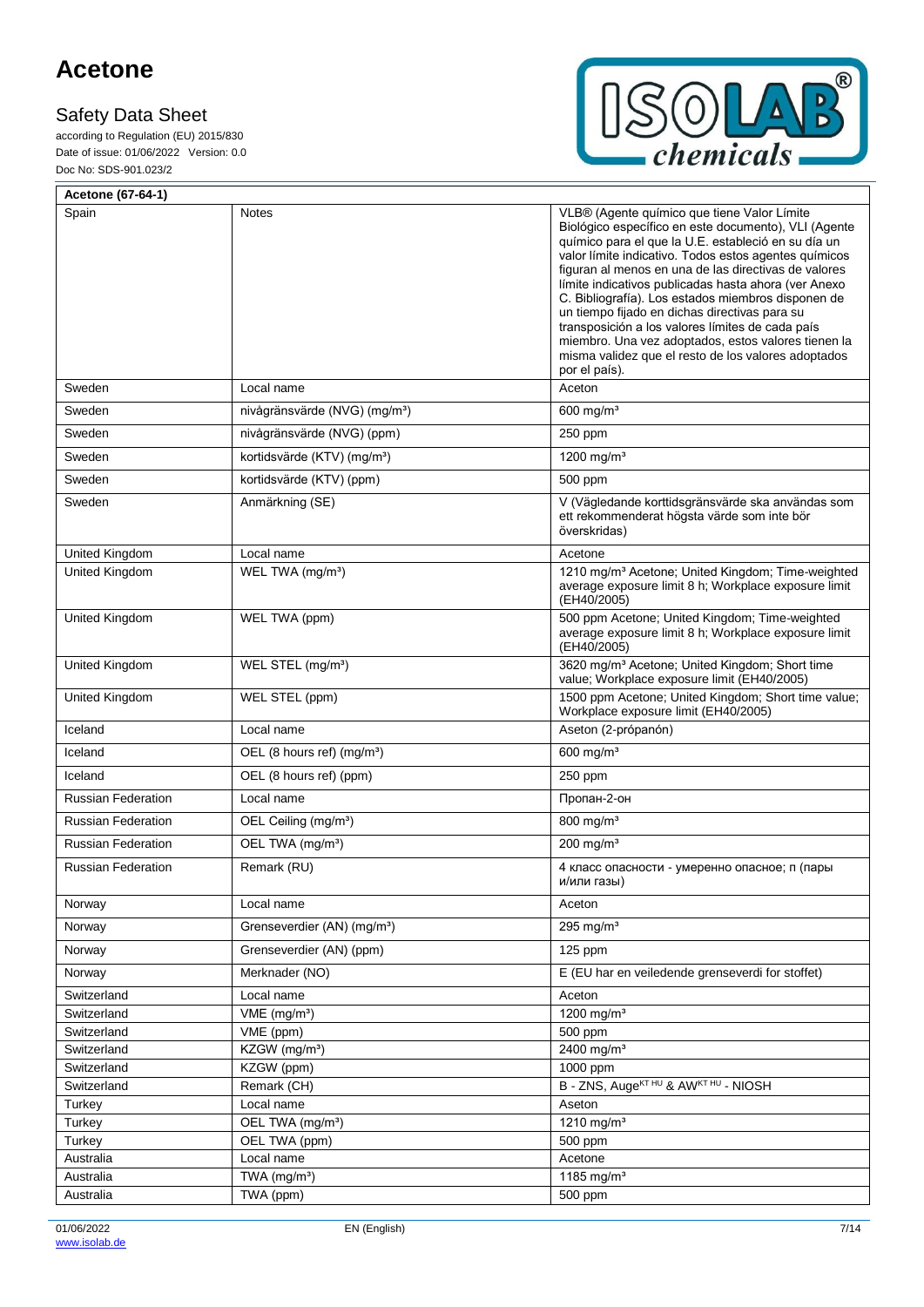### **Safety Data Sheet**

according to Regulation (EU) 2015/830 Date of issue: 01/06/2022 Version: 0.0 Doc No: SDS-901.023/2



| Acetone (67-64-1) |                                     |                                                                                          |
|-------------------|-------------------------------------|------------------------------------------------------------------------------------------|
| Australia         | $STEL$ (mg/m <sup>3</sup> )         | $2375 \,\mathrm{mq/m^3}$                                                                 |
| Australia         | STEL (ppm)                          | 1000 ppm                                                                                 |
| USA - ACGIH       | Local name                          | Acetone                                                                                  |
| USA - ACGIH       | ACGIH TWA (ppm)                     | 500 ppm (Acetone; USA; Time-weighted average<br>exposure limit 8 h; TLV - Adopted Value) |
| USA - ACGIH       | ACGIH STEL (ppm)                    | 750 ppm (Acetone; USA; Short time value; TLV -<br>Adopted Value)                         |
| USA - ACGIH       | Remark (ACGIH)                      | eye irr; CNS impair; BEI                                                                 |
| USA - OSHA        | Local name                          | Acetone                                                                                  |
| USA - OSHA        | OSHA PEL (TWA) (mg/m <sup>3</sup> ) | $2400$ mg/m <sup>3</sup>                                                                 |
| USA - OSHA        | OSHA PEL (TWA) (ppm)                | 1000 ppm                                                                                 |

#### **8.2. Exposure controls**

#### **Appropriate engineering controls:**

Keep in a cool place. Ensure good ventilation of the work station.

#### **Materials for protective clothing:**

GIVE EXCELLENT RESISTANCE: No data available. GIVE GOOD RESISTANCE: butyl rubber. tetrafluoroethylene. GIVE LESS RESISTANCE: chlorosulfonated polyethylene. natural rubber. neoprene. polyurethane. PVA. styrene-butadiene rubber. GIVE POOR RESISTANCE: nitrile rubber. polyethylene. PVC. viton. nitrile rubber/PVC

#### **Hand protection:**

Gloves

**Eye protection:**

Safety glasses

#### **Skin and body protection:**

Head/neck protection. Protective clothing

#### **Respiratory protection:**

Wear gas mask with filter type A if conc. in air > exposure limit

| <b>SECTION 9: Physical and chemical properties</b> |  |
|----------------------------------------------------|--|
|                                                    |  |

| 9.1.<br>Information on basic physical and chemical properties |                                                      |      |  |  |
|---------------------------------------------------------------|------------------------------------------------------|------|--|--|
| Physical state                                                | $:$ Liquid                                           |      |  |  |
| Appearance                                                    | : Transparent liquid                                 |      |  |  |
| Molecular mass                                                | $: 58.08$ g/mol                                      |      |  |  |
| Colour                                                        | : Colourless                                         |      |  |  |
| Odour                                                         | : Aromatic odour. Sweet odour. Fruity odour.         |      |  |  |
| Odour threshold                                               | 306 - 653 ppm<br>737 - 1574 mg/m <sup>3</sup>        |      |  |  |
| рH                                                            | : 5- 6 (395 g/l H <sub>2</sub> O, 20 <sup>°</sup> C) |      |  |  |
| Relative evaporation rate (butylacetate=1)                    | $\frac{1}{2}$ 6                                      |      |  |  |
| Relative evaporation rate (ether=1)                           | $\therefore$ 2                                       |      |  |  |
| Melting point                                                 | .95.4 °C                                             |      |  |  |
| Freezing point                                                | : No data available                                  |      |  |  |
| Boiling point                                                 | : 56 °C                                              |      |  |  |
| Flash point                                                   | $: -17^{\circ}$ C                                    |      |  |  |
| Critical temperature                                          | : 235 °C                                             |      |  |  |
| Auto-ignition temperature                                     | : 465 $^{\circ}$ C                                   |      |  |  |
| Decomposition temperature                                     | : No data available                                  |      |  |  |
| Flammability (solid, gas)                                     | : No data available                                  |      |  |  |
| Vapour pressure                                               | 233 hPa (20 °C)                                      |      |  |  |
| Vapour pressure at 50 °C                                      | : 828 hPa (50 $^{\circ}$ C)                          |      |  |  |
| 01/06/2022                                                    | EN (English)                                         | 8/14 |  |  |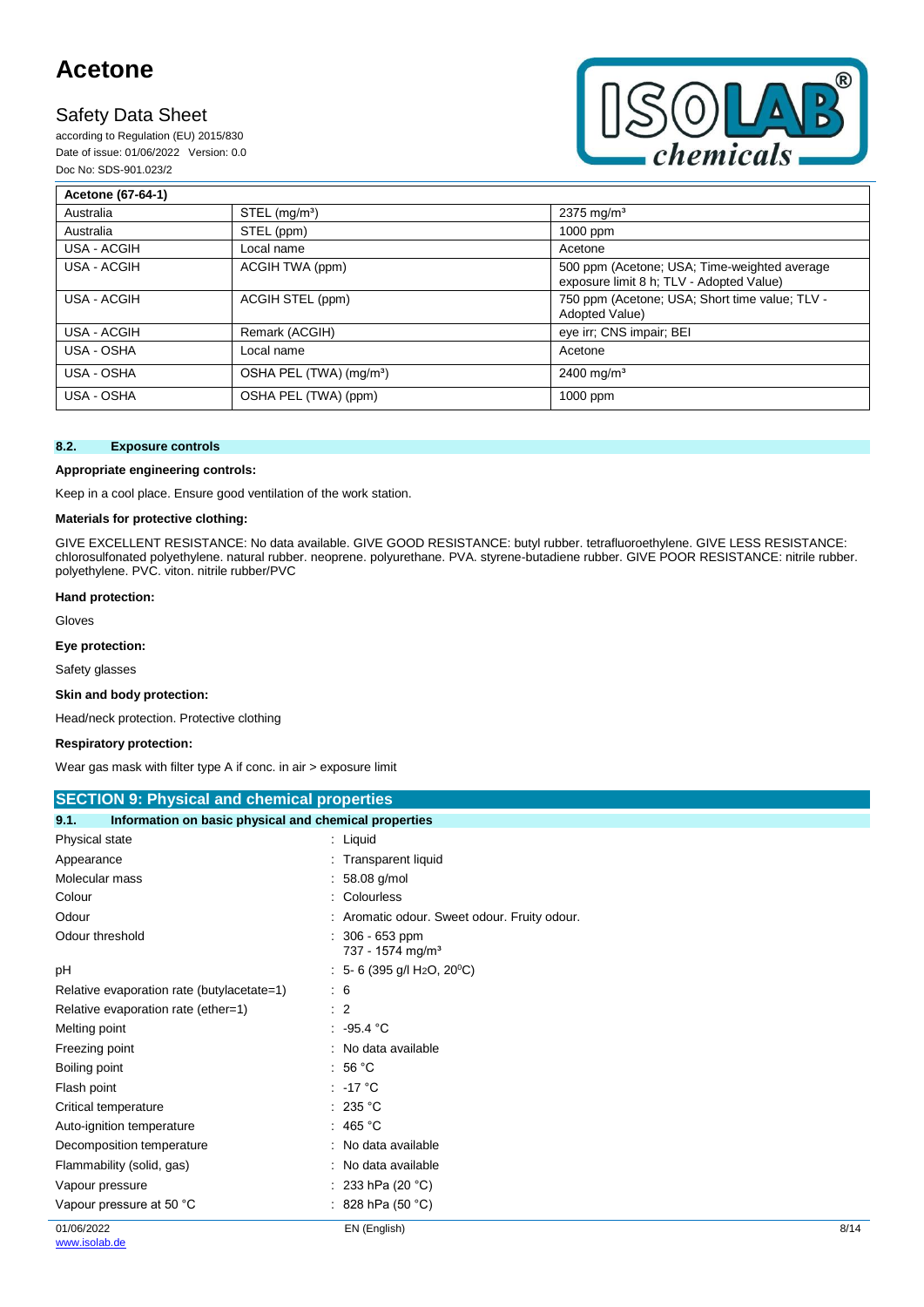according to Regulation (EU) 2015/830 Date of issue: 01/06/2022 Version: 0.0 Doc No: SDS-901.023/2



| DUC NO. SDS-901.023/2                         |                                                                                                                                                                                                                                                          |  |  |  |
|-----------------------------------------------|----------------------------------------------------------------------------------------------------------------------------------------------------------------------------------------------------------------------------------------------------------|--|--|--|
| Critical pressure                             | : 47010 hPa                                                                                                                                                                                                                                              |  |  |  |
| Relative vapour density at 20 °C              | $\therefore$ 2                                                                                                                                                                                                                                           |  |  |  |
| Relative density                              | : 0.79                                                                                                                                                                                                                                                   |  |  |  |
| Relative density of saturated gas/air mixture | $\therefore$ 1.2                                                                                                                                                                                                                                         |  |  |  |
| Density                                       | : 0.79 g/cm <sup>3</sup> (20 °C)                                                                                                                                                                                                                         |  |  |  |
| Solubility                                    | Soluble in water. Soluble in ethanol. Soluble in ether. Soluble in dimethyl ether. Soluble in<br>petroleum spirit. Soluble in chloroform. Soluble in dimethylformamide. Soluble in oils/fats.<br>Water: Complete<br>Ethanol: Complete<br>Ether: Complete |  |  |  |
| Log Pow                                       | $: -0.24$ (Test data)                                                                                                                                                                                                                                    |  |  |  |
| Viscosity, kinematic                          | $0.417$ mm <sup>2</sup> /s<br>÷                                                                                                                                                                                                                          |  |  |  |
| Viscosity, dynamic                            | 32 mPa·s (20 °C; 0,27 mPa.s; 40 °C)                                                                                                                                                                                                                      |  |  |  |
| Explosive properties                          | : No data available                                                                                                                                                                                                                                      |  |  |  |
| Oxidising properties                          | No data available                                                                                                                                                                                                                                        |  |  |  |
| <b>Explosive limits</b>                       | $: 2.6 - 12.8$ vol %<br>$60 - 310$ g/m <sup>3</sup>                                                                                                                                                                                                      |  |  |  |
| 9.2.<br><b>Other information</b>              |                                                                                                                                                                                                                                                          |  |  |  |
| Minimum ignition energy                       | $: 1.15 \text{ mJ}$                                                                                                                                                                                                                                      |  |  |  |
| Specific conductivity                         | 500000 pS/m                                                                                                                                                                                                                                              |  |  |  |
| Saturation concentration                      | 589 g/m <sup>3</sup>                                                                                                                                                                                                                                     |  |  |  |
| VOC content                                   | $: 100 \%$                                                                                                                                                                                                                                               |  |  |  |
| Other properties                              | Gas/vapour heavier than air at 20°C. Clear. Highly volatile. Substance has neutral reaction.                                                                                                                                                             |  |  |  |
|                                               |                                                                                                                                                                                                                                                          |  |  |  |

### **SECTION 10: Stability and reactivity**

#### **10.1. Reactivity**

Upon combustion: CO and CO2 are formed. Violent to explosive reaction with many compounds. Prolonged storage: on exposure to light: release of harmful gases/vapours. Reacts violently with (strong) oxidizers: peroxidation resulting in increased fire or explosion risk.

### **10.2. Chemical stability**

| .     | $\sim$                                             |  |  |  |  |  |
|-------|----------------------------------------------------|--|--|--|--|--|
|       | Unstable on exposure to light.                     |  |  |  |  |  |
| 10.3. | Possibility of hazardous reactions                 |  |  |  |  |  |
|       | Heating may cause a fire.                          |  |  |  |  |  |
| 10.4. | <b>Conditions to avoid</b>                         |  |  |  |  |  |
|       | Overheating. Open flame. Sparks. High temperature. |  |  |  |  |  |
| 10.5. | Incompatible materials                             |  |  |  |  |  |
|       | No additional information available                |  |  |  |  |  |
| 10.6. | Hazardous decomposition products                   |  |  |  |  |  |

| <b>SECTION 11: Toxicological information</b>                                                                                                             |                                                                           |      |  |  |
|----------------------------------------------------------------------------------------------------------------------------------------------------------|---------------------------------------------------------------------------|------|--|--|
| Information on toxicological effects<br>11.1.                                                                                                            |                                                                           |      |  |  |
| Acute toxicity                                                                                                                                           | : Not classified                                                          |      |  |  |
| Acetone (67-64-1)                                                                                                                                        |                                                                           |      |  |  |
| LD50 oral rat                                                                                                                                            | 5800 mg/kg (Rat; Equivalent or similar to OECD 401; Experimental value)   |      |  |  |
| 20000 mg/kg (Rabbit; Experimental value; Equivalent or similar to OECD 402; >7426 mg/kg<br>LD50 dermal rabbit<br>bodyweight; Rabbit; Weight of evidence) |                                                                           |      |  |  |
| LC50 inhalation rat (mg/l)                                                                                                                               | 71 mg/l/4h (Rat; Experimental value; 76 mg/l/4h; Rat; Experimental value) |      |  |  |
| LC50 inhalation rat (ppm)                                                                                                                                | 30000 ppm/4h (Rat: Experimental value)                                    |      |  |  |
| Skin corrosion/irritation                                                                                                                                | : Not classified<br>pH: 7                                                 |      |  |  |
| Serious eye damage/irritation                                                                                                                            | Causes serious eye irritation.<br>pH: 7                                   |      |  |  |
| Respiratory or skin sensitisation                                                                                                                        | : Not classified                                                          |      |  |  |
| Germ cell mutagenicity                                                                                                                                   | : Not classified                                                          |      |  |  |
| 01/06/2022                                                                                                                                               | EN (English)                                                              | 9/14 |  |  |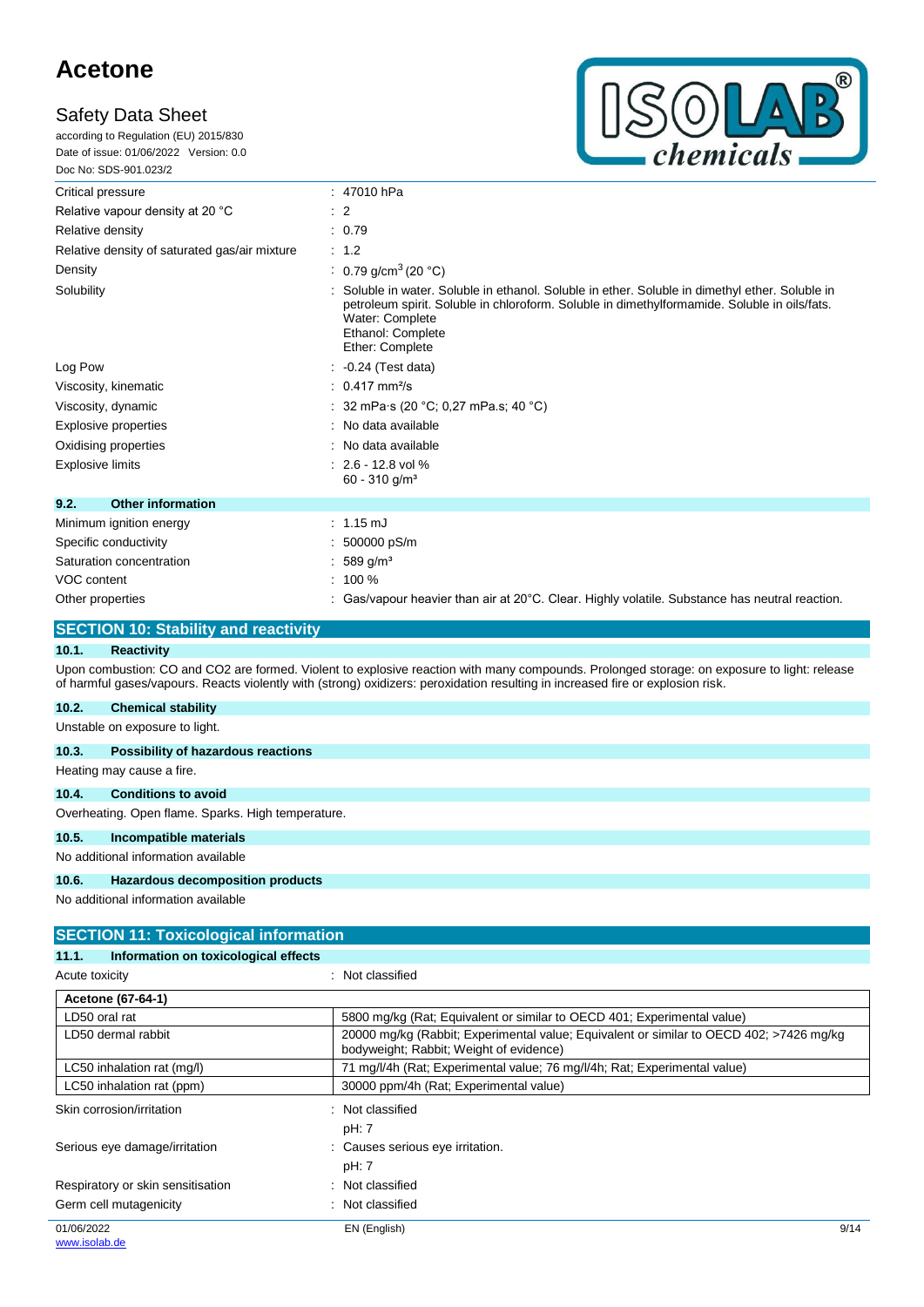## **Safety Data Sheet**

according to Regulation (EU) 2015/830 Date of issue: 01/06/2022 Version: 0.0 Doc No: SDS-901.023/2



| : Not classified                     |  |
|--------------------------------------|--|
| : Not classified                     |  |
| : May cause drowsiness or dizziness. |  |
| : Not classified                     |  |
| Not classified<br>÷                  |  |
|                                      |  |
| $0.417$ mm <sup>2</sup> /s           |  |
|                                      |  |

| <b>SECTION 12: Ecological information</b> |                                                                                                                                                                                                                     |
|-------------------------------------------|---------------------------------------------------------------------------------------------------------------------------------------------------------------------------------------------------------------------|
| 12.1.<br><b>Toxicity</b>                  |                                                                                                                                                                                                                     |
| Ecology - general                         | Not classified as dangerous for the environment according to the criteria of Directive<br>67/548/EEC. Not classified as dangerous for the environment according to the criteria of<br>Regulation (EC) No 1272/2008. |
| Ecology - air                             | Not classified as dangerous for the ozone layer (Regulation (EC) No 1005/2009). Not included<br>in the list of fluorinated greenhouse gases (Regulation (EC) No 842/2006). TA-Luft Klasse<br>5.2.5.                 |
| Ecology - water                           | Not harmful to fishes (LC50(96h) >1000 mg/l). Not harmful to invertebrates (Daphnia). Not<br>harmful to algae (EC50 >1000 mg/l). Not harmful to plankton. Inhibition of activated sludge.                           |
| Acetone (67-64-1)                         |                                                                                                                                                                                                                     |
| LC50 fish 2                               | 5540 mg/l (LC50; EU Method C.1; 96 h; Salmo gairdneri; Static system; Fresh water;<br>Experimental value)                                                                                                           |
| EC50 Daphnia 2                            | 12600 mg/l (LC50; Other; 48 h; Daphnia magna; Static system; Fresh water; Experimental<br>value)                                                                                                                    |

#### **12.2. Persistence and degradability**

| Acetone (67-64-1)                                                                                                                                                                                          |                                   |  |  |  |
|------------------------------------------------------------------------------------------------------------------------------------------------------------------------------------------------------------|-----------------------------------|--|--|--|
| Persistence and degradability<br>Readily biodegradable in water. Biodegradable in the soil. Biodegradable in the soil under<br>anaerobic conditions. No (test)data on mobility of the substance available. |                                   |  |  |  |
| Biochemical oxygen demand (BOD)<br>1.43 g $O_2$ /g substance                                                                                                                                               |                                   |  |  |  |
| Chemical oxygen demand (COD)                                                                                                                                                                               | 1.92 g $O_2$ /g substance         |  |  |  |
| <b>ThOD</b>                                                                                                                                                                                                | 2.2 g $O_2$ /g substance          |  |  |  |
| BOD (% of ThOD)                                                                                                                                                                                            | 0.872 (20 days; Literature study) |  |  |  |

#### **12.3. Bioaccumulative potential**

| <b>Acetone (67-64-1)</b>            |                      |  |  |  |
|-------------------------------------|----------------------|--|--|--|
| BCF fish 1                          | $0.69$ (BCF)         |  |  |  |
| BCF other aquatic organisms 1       | 3 (BCF; BCFWIN)      |  |  |  |
| Log Pow                             | $-0.24$ (Test data)  |  |  |  |
| Bioaccumulative potential           | Not bioaccumulative. |  |  |  |
| 12 <sub>A</sub><br>Mobility in eail |                      |  |  |  |

#### **12.4. Mobility in soil**

| $10-$<br>. .<br>/-64-<br>tone<br>10.                   |                                     |  |
|--------------------------------------------------------|-------------------------------------|--|
| tension<br>---<br>surt.<br>$-10$<br>iaut<br>. נכה<br>. | $\sim$ $\sim$ $\sim$<br>N/m<br>.uz. |  |

#### **12.5. Results of PBT and vPvB assessment**

No additional information available

#### **12.6. Other adverse effects**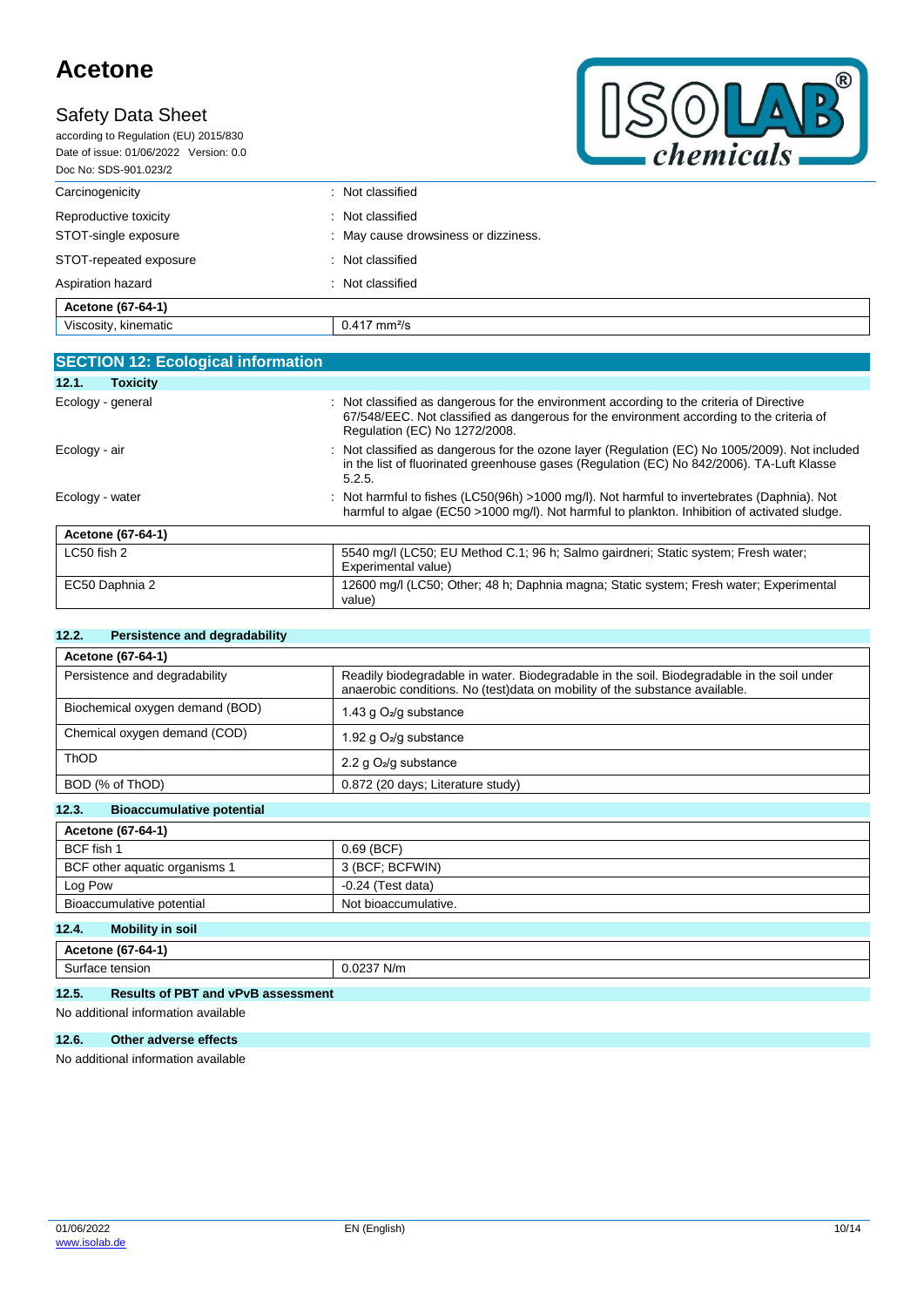## **Safety Data Sheet**

according to Regulation (EU) 2015/830 Date of issue: 01/06/2022 Version: 0.0 Doc No: SDS-901.023/2



**SECTION 13: Disposal considerations**

| 13.1. | Waste treatment methods                    |                                                                                                                                                                                                                                                                                                                                                                                                                                                                                                                                                                                                                                                                                        |
|-------|--------------------------------------------|----------------------------------------------------------------------------------------------------------------------------------------------------------------------------------------------------------------------------------------------------------------------------------------------------------------------------------------------------------------------------------------------------------------------------------------------------------------------------------------------------------------------------------------------------------------------------------------------------------------------------------------------------------------------------------------|
|       | Product/Packaging disposal recommendations | Remove waste in accordance with local and/or national regulations. Hazardous waste shall not<br>be mixed together with other waste. Different types of hazardous waste shall not be mixed<br>together if this may entail a risk of pollution or create problems for the further management of<br>the waste. Hazardous waste shall be managed responsibly. All entities that store, transport or<br>handle hazardous waste shall take the necessary measures to prevent risks of pollution or<br>damage to people or animals. Recycle by distillation. Remove to an authorized waste<br>incinerator for solvents with energy recovery. Do not discharge into drains or the environment. |
|       | Additional information                     | : LWCA (the Netherlands): KGA category 03. Hazardous waste according to Directive<br>2008/98/EC.                                                                                                                                                                                                                                                                                                                                                                                                                                                                                                                                                                                       |
|       | European List of Waste (LoW) code          | : 07 01 04* - other organic solvents, washing liquids and mother liquors                                                                                                                                                                                                                                                                                                                                                                                                                                                                                                                                                                                                               |
|       | <b>SECTION 14: Transport information</b>   |                                                                                                                                                                                                                                                                                                                                                                                                                                                                                                                                                                                                                                                                                        |

In accordance with ADR / RID / IMDG / IATA / ADN

| <b>ADR</b>                                 | <b>IMDG</b>                                      | <b>IATA</b>            | <b>ADN</b>             | <b>RID</b>             |  |  |  |  |  |
|--------------------------------------------|--------------------------------------------------|------------------------|------------------------|------------------------|--|--|--|--|--|
| 14.1.<br><b>UN number</b>                  |                                                  |                        |                        |                        |  |  |  |  |  |
| 1090                                       | 1090                                             | 1090                   | 1090                   | 1090                   |  |  |  |  |  |
| 14.2.<br>UN proper shipping name           |                                                  |                        |                        |                        |  |  |  |  |  |
| <b>ACETONE</b>                             | <b>ACETONE</b>                                   | Acetone                | <b>ACETONE</b>         | <b>ACETONE</b>         |  |  |  |  |  |
| <b>Transport document description</b>      |                                                  |                        |                        |                        |  |  |  |  |  |
| UN 1090 ACETONE, 3, II,<br>(D/E)           | UN 1090 ACETONE, 3, II<br>$(-20^{\circ}C \c.c.)$ | UN 1090 Acetone, 3, II | UN 1090 ACETONE, 3, II | UN 1090 ACETONE, 3, II |  |  |  |  |  |
| 14.3.<br><b>Transport hazard class(es)</b> |                                                  |                        |                        |                        |  |  |  |  |  |
| 3                                          | 3                                                | 3                      | 3                      | 3                      |  |  |  |  |  |
|                                            |                                                  | نظ                     |                        | W                      |  |  |  |  |  |
| 14.4.<br>Packing group                     |                                                  |                        |                        |                        |  |  |  |  |  |
| Ш                                          | Ш                                                | Ш                      | Ш                      | Ш                      |  |  |  |  |  |
| 14.5.<br><b>Environmental hazards</b>      |                                                  |                        |                        |                        |  |  |  |  |  |
| Dangerous for the                          | Dangerous for the                                | Dangerous for the      | Dangerous for the      | Dangerous for the      |  |  |  |  |  |
| environment : No                           | environment : No<br>Marine pollutant: No         | environment : No       | environment : No       | environment : No       |  |  |  |  |  |
| No supplementary information available     |                                                  |                        |                        |                        |  |  |  |  |  |

### **14.6. Special precautions for user**

| $E = F1$       |                     |
|----------------|---------------------|
| : 11           |                     |
| E2             |                     |
|                | : P001, IBC02, R001 |
| MP19           |                     |
| : T4           |                     |
| $:$ TP1        |                     |
| : LGBF         |                     |
| : FL           |                     |
| $\therefore$ 2 |                     |
| : S2, S20      |                     |
| 33             |                     |
|                |                     |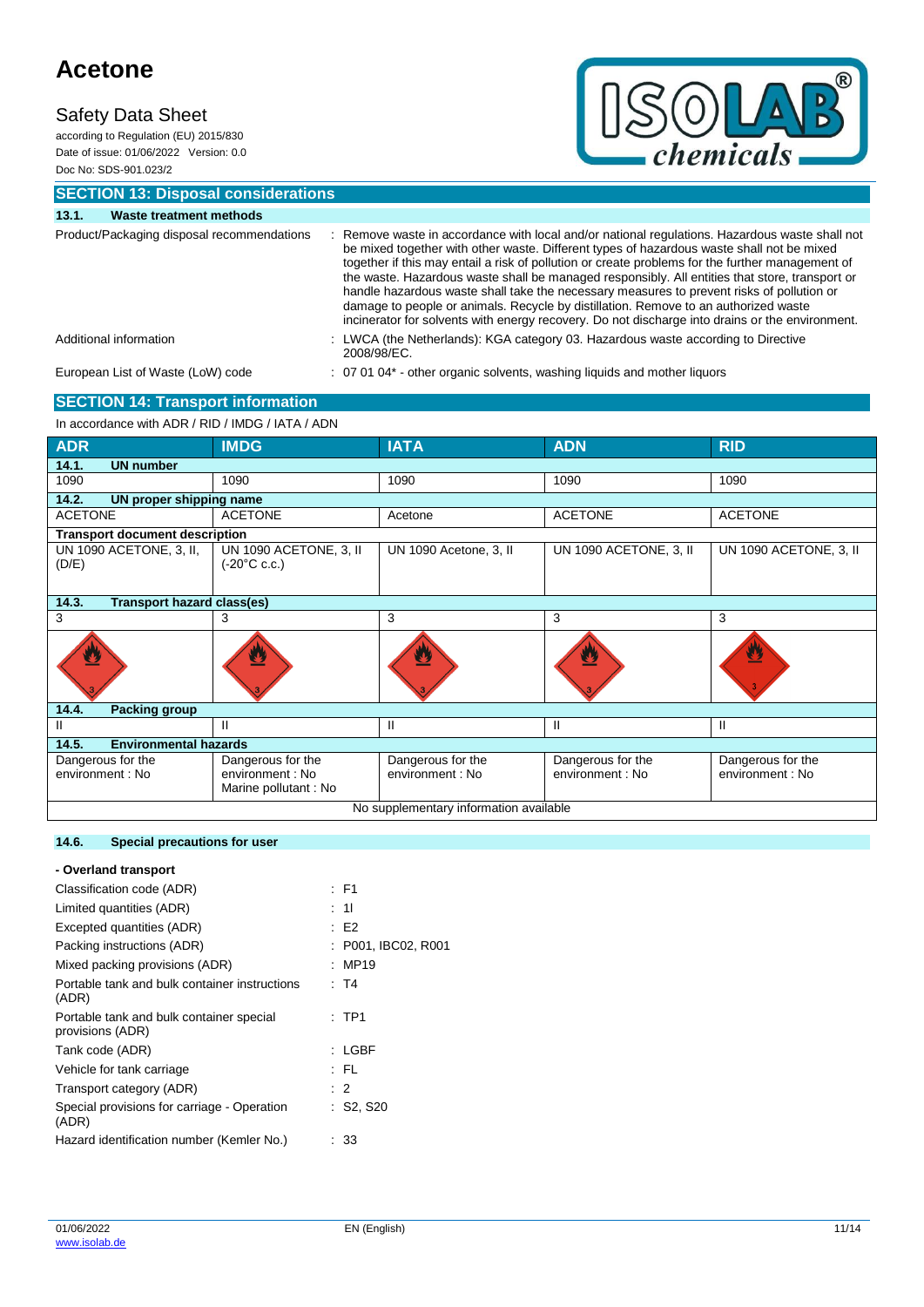according to Regulation (EU) 2015/830 Date of issue: 01/06/2022 Version: 0.0 Doc No: SDS-901.023/2

Orange plates in the contract of the contract of the contract of the contract of the contract of the contract of the contract of the contract of the contract of the contract of the contract of the contract of the contract



|                                                              | 33<br>1090                                                                                                                                               |
|--------------------------------------------------------------|----------------------------------------------------------------------------------------------------------------------------------------------------------|
| Tunnel restriction code (ADR)                                | $\therefore$ D/E                                                                                                                                         |
| - Transport by sea                                           |                                                                                                                                                          |
| Transport regulations (IMDG)                                 | : Subject                                                                                                                                                |
| Limited quantities (IMDG)                                    | : 1 L                                                                                                                                                    |
| Excepted quantities (IMDG)                                   | : E2                                                                                                                                                     |
| Packing instructions (IMDG)                                  | : P001                                                                                                                                                   |
| IBC packing instructions (IMDG)                              | $\therefore$ IBC02                                                                                                                                       |
| Tank instructions (IMDG)                                     | : T4                                                                                                                                                     |
| Tank special provisions (IMDG)                               | $:$ TP1                                                                                                                                                  |
| EmS-No. (Fire)                                               | : F-E                                                                                                                                                    |
| EmS-No. (Spillage)                                           | $: S-D$                                                                                                                                                  |
| Stowage category (IMDG)                                      | E                                                                                                                                                        |
| Flash point (IMDG)                                           | : $-20^{\circ}$ C to -18 $^{\circ}$ C c.c.                                                                                                               |
| Properties and observations (IMDG)                           | : Colourless, clear liquid, with a characteristic mint-like odour. Flashpoint: -20°C to -18°C c.c.<br>Explosive limits: 2.5% to 13% Miscible with water. |
| MFAG-No                                                      | : 127                                                                                                                                                    |
| - Air transport                                              |                                                                                                                                                          |
| Transport regulations (IATA)                                 | : Subject to the provisions                                                                                                                              |
| PCA Excepted quantities (IATA)                               | E2                                                                                                                                                       |
| PCA Limited quantities (IATA)                                | : Y341                                                                                                                                                   |
| PCA limited quantity max net quantity (IATA)                 | : 1L                                                                                                                                                     |
| PCA packing instructions (IATA)                              | : 353                                                                                                                                                    |
| PCA max net quantity (IATA)                                  | 5L                                                                                                                                                       |
| CAO packing instructions (IATA)                              | : 364                                                                                                                                                    |
| CAO max net quantity (IATA)                                  | : 60L                                                                                                                                                    |
| ERG code (IATA)                                              | : 3H                                                                                                                                                     |
| - Inland waterway transport                                  |                                                                                                                                                          |
| Classification code (ADN)                                    | : F1                                                                                                                                                     |
| Limited quantities (ADN)                                     | : 1 L                                                                                                                                                    |
| Excepted quantities (ADN)                                    | E2                                                                                                                                                       |
| Carriage permitted (ADN)                                     | : T                                                                                                                                                      |
| Equipment required (ADN)                                     | $:$ PP, EX, A                                                                                                                                            |
| Ventilation (ADN)                                            | : VE01                                                                                                                                                   |
| Number of blue cones/lights (ADN)                            | : 1                                                                                                                                                      |
| - Rail transport                                             |                                                                                                                                                          |
| Transport regulations (RID)                                  | : Subject                                                                                                                                                |
| Classification code (RID)                                    | F <sub>1</sub>                                                                                                                                           |
| Limited quantities (RID)                                     | 1L                                                                                                                                                       |
| Excepted quantities (RID)                                    | E2                                                                                                                                                       |
| Packing instructions (RID)                                   | : P001, IBC02, R001                                                                                                                                      |
| Mixed packing provisions (RID)                               | : MP19                                                                                                                                                   |
| Portable tank and bulk container instructions<br>(RID)       | : T4                                                                                                                                                     |
| Portable tank and bulk container special<br>provisions (RID) | $:$ TP1                                                                                                                                                  |
| Tank codes for RID tanks (RID)                               | : LGBF                                                                                                                                                   |
| Transport category (RID)                                     | $\therefore$ 2                                                                                                                                           |
| Colis express (express parcels) (RID)                        | $\therefore$ CE7                                                                                                                                         |
| Hazard identification number (RID)                           | : 33                                                                                                                                                     |

 $\overline{\phantom{a}}$ 

T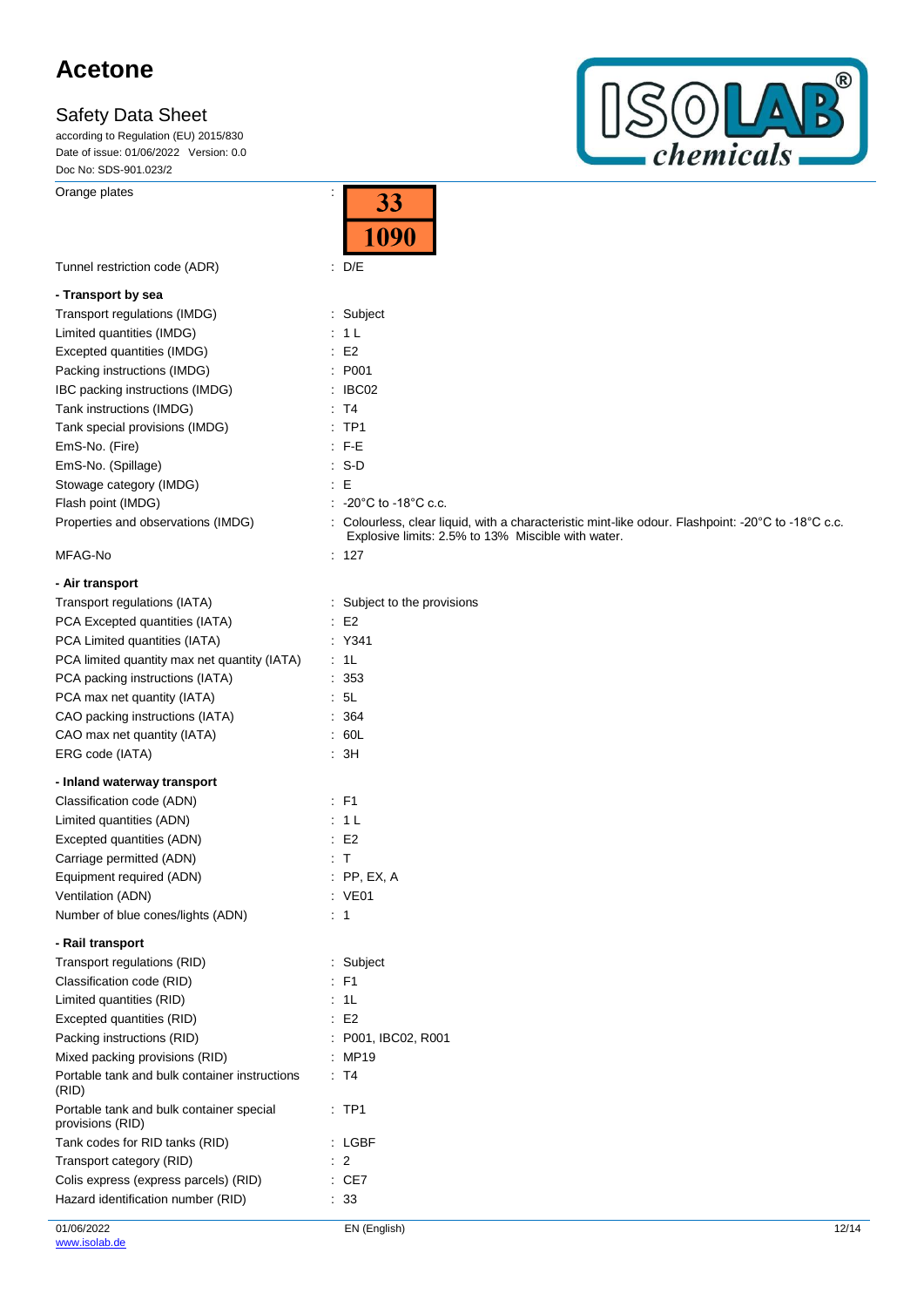### **Safety Data Sheet**

according to Regulation (EU) 2015/830 Date of issue: 01/06/2022 Version: 0.0 Doc No: SDS-901.023/2



#### **14.7. Transport in bulk according to Annex II of Marpol and the IBC Code**

Not applicable

### **SECTION 15: Regulatory information**

**15.1. Safety, health and environmental regulations/legislation specific for the substance or mixture**

#### **15.1.1. EU-Regulations**

No REACH Annex XVII restrictions

Acetone is not on the REACH Candidate List Acetone is not on the REACH Annex XIV List Organic solvent

VOC content : 100 %

#### **15.1.2. National regulations**

Listed on the United States TSCA (Toxic Substances Control Act) inventory Not subject to reporing requirements of the United States SARA Section 313

#### **Germany**

| VwVwS Annex reference                                                                | : Water hazard class (WGK) 1, low hazard to waters (Classification according to VwVwS, Annex<br>1 or 2; ID No. 6)                                                                      |
|--------------------------------------------------------------------------------------|----------------------------------------------------------------------------------------------------------------------------------------------------------------------------------------|
| WGK remark                                                                           | Classification water polluting in compliance with Verwaltungsvorschrift wassergefährdender<br>Stoffe (VwVwS) of 27 July 2005 (Anhang 2)                                                |
| 12th Ordinance Implementing the Federal<br>Immission Control Act - 12. BlmSchV       | : Is not subject of the 12. BlmSchV (Hazardous Incident Ordinance)                                                                                                                     |
| <b>Netherlands</b>                                                                   |                                                                                                                                                                                        |
| SZW-lijst van kankerverwekkende stoffen                                              | : The substance is not listed                                                                                                                                                          |
| SZW-lijst van mutagene stoffen                                                       | : The substance is not listed                                                                                                                                                          |
| NIET-limitatieve lijst van voor de voortplanting<br>giftige stoffen - Borstvoeding   | : The substance is not listed                                                                                                                                                          |
| NIET-limitatieve lijst van voor de voortplanting<br>giftige stoffen - Vruchtbaarheid | : The substance is not listed                                                                                                                                                          |
| NIET-limitatieve lijst van voor de voortplanting<br>giftige stoffen – Ontwikkeling   | : The substance is not listed                                                                                                                                                          |
| <b>Denmark</b>                                                                       |                                                                                                                                                                                        |
| <b>Classification remarks</b>                                                        | Emergency management guidelines for the storage of flammable liquids must be followed                                                                                                  |
| Recommendations Danish Regulation                                                    | : Young people below the age of 18 years are not allowed to use the product<br>Pregnant/breastfeeding women working with the product must not be in direct contact with the<br>product |

#### **15.2. Chemical safety assessment**

No additional information available

### **SECTION 16: Other information**

|              | Abbreviations and acronyms:                                                                       |  |  |  |  |  |
|--------------|---------------------------------------------------------------------------------------------------|--|--|--|--|--|
| <b>ADN</b>   | European Agreement concerning the International Carriage of Dangerous Goods by Inland Waterways   |  |  |  |  |  |
| <b>ADR</b>   | European Agreement concerning the International Carriage of Dangerous Goods by Road               |  |  |  |  |  |
| <b>ATE</b>   | <b>Acute Toxicity Estimate</b>                                                                    |  |  |  |  |  |
| <b>BCF</b>   | Bioconcentration factor                                                                           |  |  |  |  |  |
| <b>CLP</b>   | Classification Labelling Packaging Regulation; Regulation (EC) No 1272/2008                       |  |  |  |  |  |
| <b>EC50</b>  | Median effective concentration                                                                    |  |  |  |  |  |
| <b>IATA</b>  | International Air Transport Association                                                           |  |  |  |  |  |
| <b>IMDG</b>  | International Maritime Dangerous Goods                                                            |  |  |  |  |  |
| <b>LC50</b>  | Median lethal concentration                                                                       |  |  |  |  |  |
| LD50         | Median lethal dose                                                                                |  |  |  |  |  |
| <b>PBT</b>   | Persistent Bioaccumulative Toxic                                                                  |  |  |  |  |  |
| <b>REACH</b> | Registration, Evaluation, Authorisation and Restriction of Chemicals Regulation (EC) No 1907/2006 |  |  |  |  |  |
|              |                                                                                                   |  |  |  |  |  |